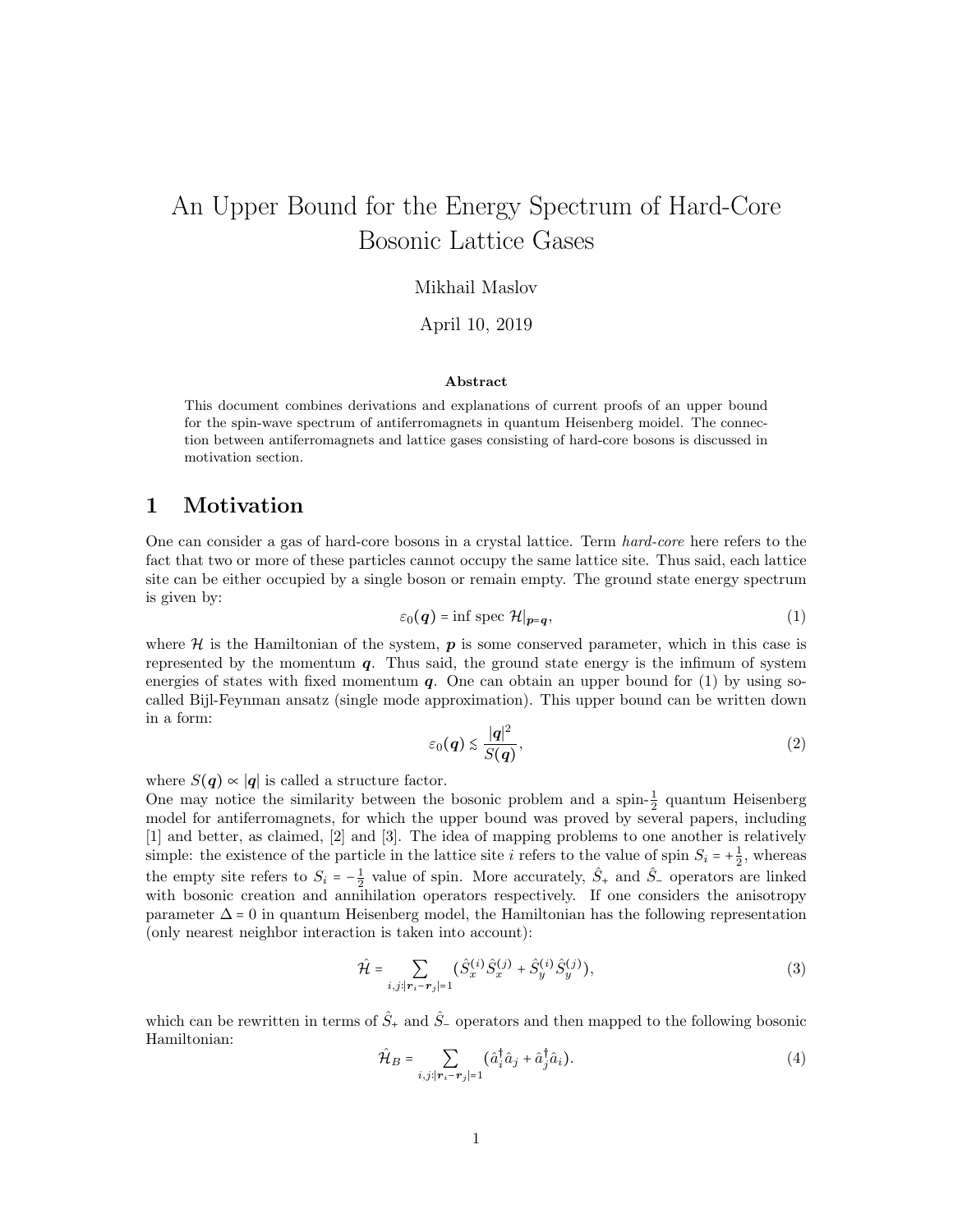One may notice, that terms in Hamiltonian (4) refer to the movement of boson between lattice sites i and j. If one considers also the  $\hat{S}_z$  term, by making  $\Delta \neq 0$ , in the relation for antiferromagnet Hamiltonian (3), the corresponding bosonic term will refer to the nearest-neighbor interaction between bosons.

To sum up: in case if one understands the proof of an upper bound for the spin-wave energy spectrum for the antiferromagnetic Heisenberg model, the same type of upper bound may be claimed for the ground state energy of interacting hard-core bosons in a lattice.

## 2 Uncertainty principle for non-Hermitian operators

The results presented in this section were originally obtained by Lev Pitaevskii and Sandro Stringari in [4]. Main goal of this section is to present the inequality yielding, at low temperature, relevant information on the fluctuations of physical quantities. The resulting inequality can be applied both to Hermitian and non-Hermitian operators and can be consequently regarded as a natural generalization of the Heisenberg uncertainty principle. Its determination is based on the use of the Cauchy-Schwarz inequality for auxiliary operators related to the physical operators through a linear transformation. The inequality is later used in Section 3 to calculate the upper bound for spin-wave structure factor.

#### 2.1 Zero-temperature limit

Let us define a scalar product between the two operators  $A$  and  $B$  as:

$$
(A,B) = \left\langle \{A^{\dagger}, B\} \right\rangle,\tag{5}
$$

where  $\{A^{\dagger}, B\} = A^{\dagger}B + BA^{\dagger}$  and  $\langle ... \rangle$  means the statistical average. This definition satisfies all the requirements for a scalar product, thus the Cauchy-Schwarz inequality can be used:

$$
|(u,v)|^2 \le (u,u) \cdot (v,v) \Longrightarrow \left\langle \{A^\dagger, A\} \right\rangle \cdot \left\langle \{B^\dagger, B\} \right\rangle \ge \left| \left\langle \{A^\dagger, B\} \right\rangle \right|^2. \tag{6}
$$

One can show that this inequality holds even if the anticommutator is replaced by q-commutator:

$$
[A^{\dagger}, B]_q = A^{\dagger} B + q B A^{\dagger}; \quad |q| \le 1. \tag{7}
$$

One can first prove the statement (6) for the ordinary commutator in the simplest case, where the average is taken on the ground state of the system (zero-temperature limit). Given the physical operator C, one can define an auxiliary operator  $\tilde{C}$  satisfying the following properties:

$$
\langle n|\tilde{C}|0\rangle = \langle n|C|0\rangle \quad \text{and} \quad \langle 0|\tilde{C}|n\rangle = -\langle 0|C|n\rangle, \tag{8}
$$

and hence:

$$
\langle n|\tilde{C}^{\dagger}|0\rangle = -\langle n|C^{\dagger}|0\rangle \quad \text{and} \quad \langle 0|\tilde{C}^{\dagger}|n\rangle = \langle 0|C^{\dagger}|n\rangle, \tag{9}
$$

where states |n⟩ form a complete set of states of the system and operators satisfy the condition  $\langle 0|C|0 \rangle = \langle 0|\tilde{C}|0 \rangle = 0$ . One can now write down explicitly the average of an anticommutator  $\{A^{\dagger}, B\}$  in the form:

$$
\langle 0|\left\{A^{\dagger},B\right\}|0\rangle = \sum_{n} \left(\langle 0|A^{\dagger}|n\rangle\langle n|B|0\rangle + \langle 0|B|n\rangle\langle n|A^{\dagger}|0\rangle\right) \tag{10}
$$

and straightforwardly check the following identities:

 $\langle 0 | \{A^{\dagger}, \tilde{B}\} | 0 \rangle = \langle 0 | [A^{\dagger}, B] | 0 \rangle$  and  $\langle 0 | [\tilde{B}^{\dagger}, \tilde{B}] | 0 \rangle = \langle 0 | \{B^{\dagger}, B\} | 0 \rangle$ , (11)

but due to the Cauchy-Schwarz inequality:

$$
\langle \{A^{\dagger}, A\} \rangle \langle \{B^{\dagger}, B\} \rangle = \langle \{A^{\dagger}, A\} \rangle \langle \{\tilde{B}^{\dagger}, \tilde{B}\} \rangle \ge |\{A^{\dagger}, \tilde{B}\} |^{2} = |\langle [A^{\dagger}, B] \rangle|^{2}.
$$
 (12)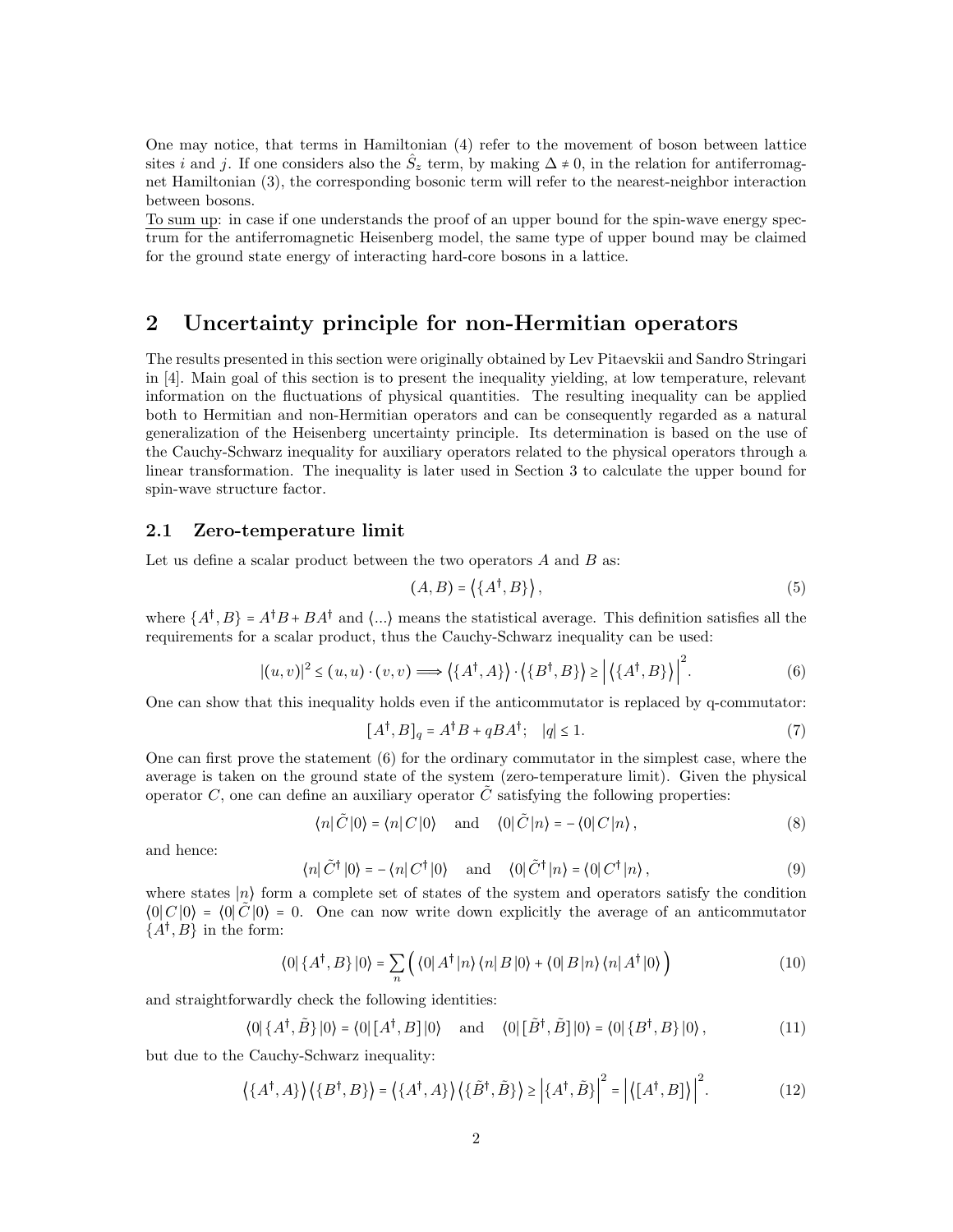### 2.2 Finite temperatures

One can consider a system at a temperature different than zero in statistical equilibrium. In this case, the definition of the auxiliary operator  $\tilde{C}$  should be generalized the following way:

$$
\langle n|\tilde{C}|m\rangle = \frac{\rho_m - \rho_n}{\rho_m + \rho_n} \langle n|C|m\rangle, \qquad (13)
$$

where  $\rho_n = Z^{-1} \exp(-\beta E_n)$  is the statistical weight relative to the state  $|n\rangle$ ,  $E_n$  is the eigenvalue of the grand canonical Hamiltonian  $\mathcal{H} - \mu N$  and  $Z = \sum_n \exp(-\beta E_n)$  is the partition function. By writing the statistical average of the anticommutator  $\{A^{\dagger}, B\}$  in the form:

$$
\left\langle \{A^{\dagger},B\}\right\rangle = \left\langle A^{\dagger}B + BA^{\dagger}\right\rangle = Z^{-1}\sum_{m} \exp(-\beta E_{m}) \left\langle m|A^{\dagger}B|m\right\rangle + +Z^{-1}\sum_{n} \exp(-\beta E_{n}) \left\langle n|BA^{\dagger}|n\right\rangle = Z^{-1}\sum_{m,n} (\exp(-\beta E_{m}) + \exp(-\beta E_{n})) \left\langle m|A^{\dagger}|n\right\rangle \left\langle n|B|m\right\rangle. \tag{14}
$$

One straightforwardly finds the following identities:

$$
\left\{ \{A^{\dagger}, \tilde{B}\} \right\} = Z^{-1} \sum_{m,n} (\exp(-\beta E_m) + \exp(-\beta E_n)) \left\langle m | A^{\dagger} | n \right\rangle \left\langle n | \tilde{B} | m \right\rangle =
$$
  
\n
$$
= Z^{-1} \sum_{m,n} (\exp(-\beta E_m) + \exp(-\beta E_n)) \left\langle m | A^{\dagger} | n \right\rangle \frac{\rho_m - \rho_n}{\rho_m + \rho_n} \left\langle n | B | m \right\rangle =
$$
  
\n
$$
= Z^{-1} \sum_{m,n} (\exp(-\beta E_m) - \exp(-\beta E_n)) \left\langle m | A^{\dagger} | n \right\rangle \left\langle n | \tilde{B} | m \right\rangle = \left\langle [A^{\dagger}, B] \right\rangle, \quad (15)
$$

$$
\left\{ \{\tilde{B}^{\dagger}, \tilde{B}\} \right\} = Z^{-1} \sum_{m,n} (\exp(-\beta E_m) + \exp(-\beta E_n)) \left\langle m \right| \tilde{B}^{\dagger} \left| n \right\rangle \left\langle n \right| \tilde{B} \left| m \right\rangle =
$$
  
\n
$$
= Z^{-1} \sum_{m,n} (\exp(-\beta E_m) + \exp(-\beta E_n)) \frac{\rho_m - \rho_n}{\rho_m + \rho_n} \left\langle m \right| B^{\dagger} \left| n \right\rangle \frac{\rho_m - \rho_n}{\rho_m + \rho_n} \left\langle n \right| B \left| m \right\rangle =
$$
  
\n
$$
= Z^{-1} \sum_{m,n} \frac{(\rho_m - \rho_n)^2}{\rho_m + \rho_n} \left\langle m \right| B^{\dagger} \left| n \right\rangle \left\langle n \right| B \left| m \right\rangle. \tag{16}
$$

Given the fact that:

$$
\int \tanh(\beta \omega/2) \delta(\omega - E_n + E_m) d\omega = \tanh\left(\frac{\beta}{2}(E_n - E_m)\right) =
$$

$$
= \frac{\exp\left(\frac{\beta}{2}(E_n - E_m)\right) - \exp\left(-\frac{\beta}{2}(E_n - E_m)\right)}{\exp\left(\frac{\beta}{2}(E_n + E_m)\right) - \exp\left(-\frac{\beta}{2}(E_n - E_m)\right)} = \frac{\rho_m - \rho_n}{\rho_m + \rho_n}, \quad (17)
$$

one finally obtains:

$$
\left\{ \{\tilde{B}^{\dagger}, \tilde{B} \} \right\} = \int Z^{-1} \sum_{m,n} (\rho_m - \rho_n) \left\langle m | B^{\dagger} | n \right\rangle \langle n | B | m \rangle \tanh(\beta \omega/2) \delta(\omega - E_n + E_m) d\omega =
$$
  
= 
$$
\int d\omega A_{B^{\dagger},B}(\omega) \tanh(\beta \omega/2), \quad (18)
$$

where:

$$
A_{A^{\dagger},B}(\omega) = Z^{-1} \sum_{m,n} (\exp(-\beta E_m) - \exp(-\beta E_n)) \langle m | A^{\dagger} | n \rangle \langle n | B | m \rangle \delta(\omega - E_n + E_m). \tag{19}
$$

One can now prove the following identities:

$$
\left\langle \{A^{\dagger}, A\} \right\rangle = Z^{-1} \sum_{m,n} (\exp(-\beta E_m) + \exp(-\beta E_n)) \left\langle m | A^{\dagger} | n \right\rangle \left\langle n | A | m \right\rangle = \int d\omega A_{A^{\dagger}, A}(\omega) \coth(\beta \omega/2), \tag{20}
$$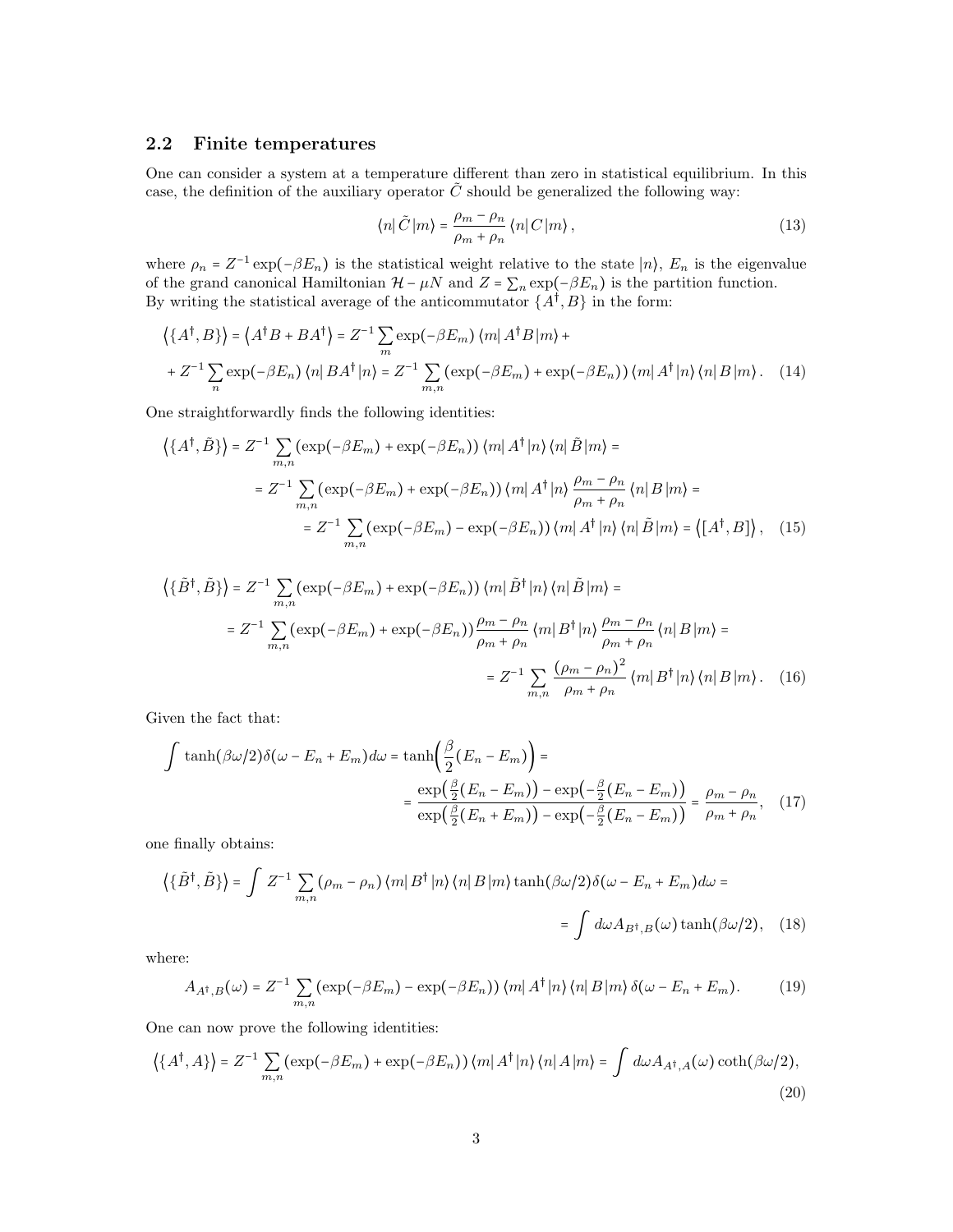$$
\left\langle \{\tilde{B}^{\dagger},\tilde{B}\}\right\rangle =Z^{-1}\sum_{m,n}(\exp(-\beta E_m)+\exp(-\beta E_n))\left\langle m\right|\tilde{B}^{\dagger}\left|n\right\rangle\left\langle n\right|\tilde{B}\left|m\right\rangle =\int d\omega A_{B^{\dagger},B}(\omega)\tanh(\beta\omega/2),\tag{21}
$$

$$
\left\langle \left\{ A^{\dagger}, \tilde{B} \right\} \right\rangle = \sum_{m,n} (\rho_m + \rho_n) \left\langle m | A^{\dagger} | n \right\rangle \left\langle n | \tilde{B} | m \right\rangle = \sum_{m,n} (\rho_m - \rho_n) \left\langle m | A^{\dagger} | n \right\rangle \left\langle n | B | m \right\rangle = \int d\omega A_{A^{\dagger},B}(\omega).
$$
\n(22)

Applying the Cauchy-Schwarz inequality to  $\langle \{A^{\dagger},B\}\rangle$ , which defines the scalar product as it was mentioned before, one can obtain general non-trivial result:

$$
\left\langle \{A^{\dagger}, A\} \right\rangle \cdot \left\langle \{\tilde{B}^{\dagger}, \tilde{B}\} \right\rangle \ge \left| \left\langle \{A^{\dagger}, \tilde{B}\} \right\rangle \right|^{2},\tag{23}
$$

$$
\int d\omega A_{A^{\dagger},A}(\omega) \coth(\beta \omega/2) \cdot \int d\omega A_{B^{\dagger},B}(\omega) \tanh(\beta \omega/2) \geq \left| \int d\omega A_{A^{\dagger},B}(\omega) \right|^2. \tag{24}
$$

The result for zero temperature (12) might be obtained directly by implying:

$$
\lim_{\beta \to \infty} \coth(\beta \omega/2) = \lim_{\beta \to \infty} \tanh(\beta \omega/2) = 1. \tag{25}
$$

Using (24) one may obtain the Bogoliubov inequality as well. See Appendix A for details.

## 3 Lower bound for correlation function (structure factor)

The results presented in this section were originally obtained by B. Sriram Shastry in [7]. The goal of this section is to provide a lower bound for the structure factor (or correlation function) of the Heisenberg antiferromagnet.

The spectral function depending on two (non-Hermitian in general) operators  $a$  and  $b$  with  $Z$  being the partition function can be defined the following way:

$$
\rho_{a,b}(\omega) = \frac{1}{Z} \big( 1 + \exp(-\beta \omega) \big) \sum_{\mu,\nu} \exp(-\beta \varepsilon_{\nu}) \langle \nu | a | \mu \rangle \langle \mu | b | \nu \rangle \delta(\varepsilon_{\mu} - \varepsilon_{\nu} - \omega). \tag{26}
$$

Note: this spectral function is related to spectral function (19) through:

$$
\rho_{a,b}(\omega)\tanh(\beta\omega/2) = A_{a,b}(\omega).
$$

It can be easily proved that:

$$
\rho_{a^{\dagger},a}(\omega) = \frac{1}{Z} \Big( 1 + \exp(-\beta \omega) \Big) \sum_{\mu,\nu} \exp(-\beta \varepsilon_{\nu}) \left\langle \nu \right| a^{\dagger} \left| \mu \right\rangle \left\langle \mu \right| a \left| \nu \right\rangle \delta(\varepsilon_{\mu} - \varepsilon_{\nu} - \omega) =
$$

$$
= \frac{1}{Z} \Big( 1 + \exp(-\beta \omega) \Big) \sum_{\mu,\nu} \exp(-\beta \varepsilon_{\nu}) \left| \left\langle \mu \right| a \left| \nu \right\rangle \right|^2 \delta(\varepsilon_{\mu} - \varepsilon_{\nu} - \omega) \ge 0, \quad (27)
$$

which is the most fundamental property of the spectral function and also:

$$
\rho_{a,b}(-\omega) = \rho_{b,a}(\omega) = \rho_{a^{\dagger},b^{\dagger}}^{*}(\omega),
$$
\n(28)

$$
\rho_{a+b,c}(\omega) = \rho_{a,c}(\omega) + \rho_{b,c}(\omega),\tag{29}
$$

$$
\rho_{\alpha a,b}(\omega) = \alpha \rho_{a,b}(\omega), \text{ where } \alpha \text{ - constant.}
$$
\n(30)

The above properties prove that the spectral function may be used to define a scalar product, which satisfies the Cauchy-Schwarz inequality:

$$
a^{\dagger} \cdot b \equiv \int d\omega f_{a^{\dagger}}(\omega) f_b(\omega) \rho_{a^{\dagger},b}(\omega), \tag{31}
$$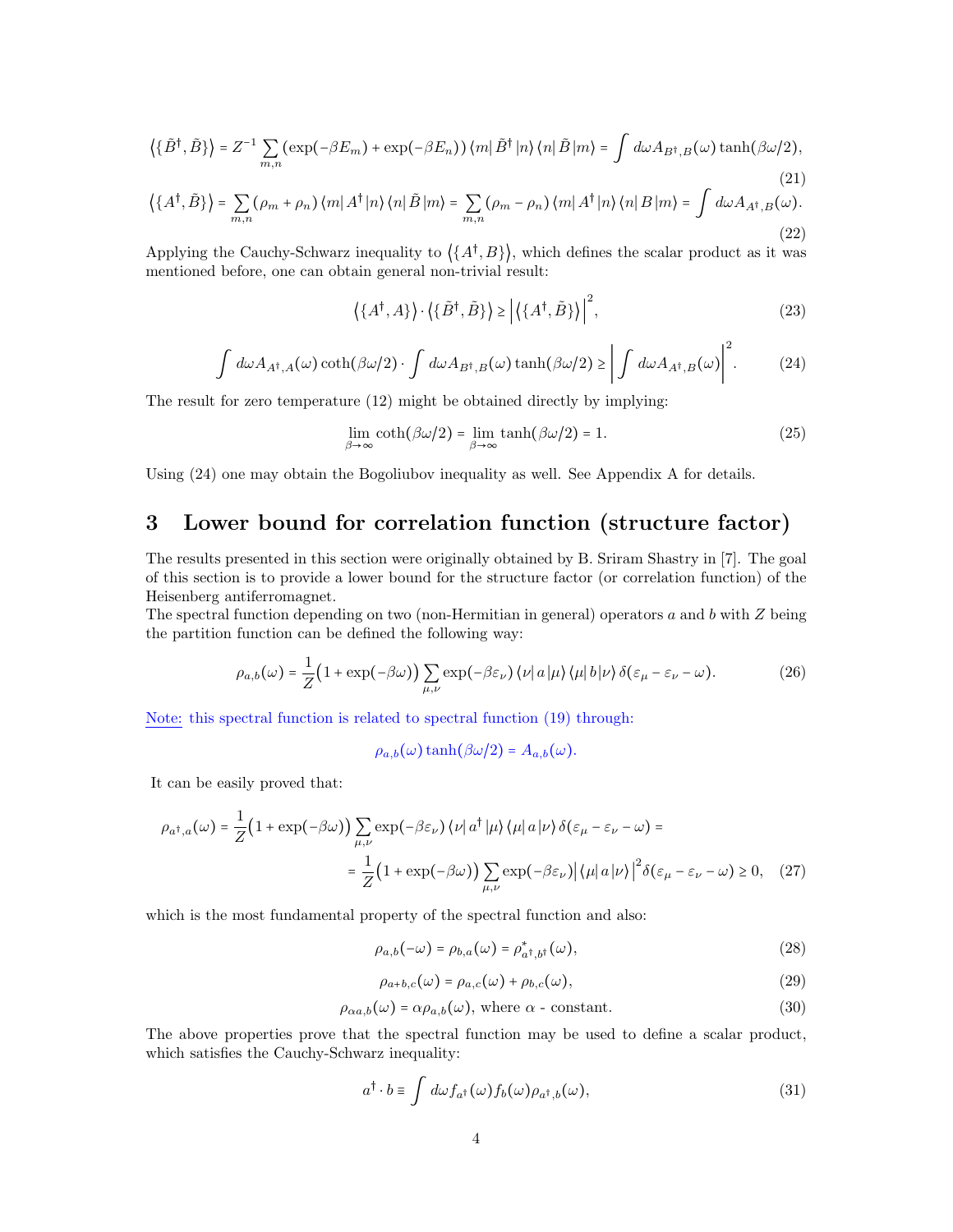$$
\left| \int d\omega f_{a^{\dagger}}(\omega) f_b(\omega) \rho_{a^{\dagger},b}(\omega) \right|^2 \leq \int d\omega \left| f_{a^{\dagger}}(\omega) \right|^2 \rho_{a^{\dagger},a}(\omega) \int d\omega \left| f_b(\omega) \right|^2 \rho_{b^{\dagger},b}(\omega). \tag{32}
$$

Various choices of filter functions  $f$  generate the different inequalities:

- 1. Bogoliubov inequality:  $f_{a^{\dagger}}(\omega) = f_b(\omega) =$ √  $tanh(\beta\omega/2)$  gives a large weight to frequencies less than  $k_BT$  and suppresses higher frequencies.
- 2. Pitaevskii and Stringari inequality:  $f_{a^{\dagger}}(\omega) = \tanh(\beta \omega/2)$ ;  $f_b(\omega) = 1$  favors the opposite regime for one of the operators.

Note: the original paper [7] has a mistake in the transition to Pitaevskii and Stringari inequality. One can calculate the results of convolution with the following frequently needed filter functions:

$$
\langle f(\omega) \rangle_{a,b} = \int d\omega f(\omega) \rho_{a,b}(\omega), \tag{33}
$$

$$
\langle 1 \rangle_{a,b} = \langle \{a,b\} \rangle, \quad \langle \tanh(\beta \omega/2) \rangle_{a,b} = \langle [a,b] \rangle,
$$
  

$$
\langle \omega \tanh(\beta \omega/2) \rangle_{a,b} = \langle [[a, \mathcal{H}], b] \rangle, \quad \langle \omega^{-1} \tanh(\beta \omega/2) \rangle_{a,b} = \beta(a,b),
$$
 (34)

where the Duhamel two-point function is defined as:

$$
(a,b) = (k_B T) \frac{1}{Z} \sum_{\mu,\nu} \frac{\left(\exp(-\beta \varepsilon_{\nu}) - \exp(-\beta \varepsilon_{\mu})\right)}{(\varepsilon_{\mu} - \varepsilon_{\nu})} \left\langle \nu | a | \mu \right\rangle \langle \mu | b | \nu \rangle, \tag{35}
$$

and  $\langle A \rangle$  stands for the thermal average.

With  $f_{a^{\dagger}}(\omega) = \tanh(\beta \omega/2)$  and  $f_b(\omega) = 1$  from the Cauchy-Schwarz inequality one can write down the following:

$$
\left| \int d\omega \tanh(\beta \omega/2) \rho_{a^{\dagger},b}(\omega) \right|^2 \leq \int d\omega \left| \tanh(\beta \omega/2) \right|^2 \rho_{a^{\dagger},a}(\omega) \int d\omega \rho_{b^{\dagger},b}(\omega), \tag{36}
$$

$$
\left| \left\langle \left[ a^{\dagger}, b \right] \right\rangle \right|^2 \le \left\langle \left\{ b^{\dagger}, b \right\} \right\rangle \left( \left( \tanh(\beta \omega/2) \right)^2 \right\rangle_{a^{\dagger}, a} . \tag{37}
$$

One can now bound the second term in the r.h.s. of (37):

$$
\int_{-\infty}^{+\infty} d\omega \big(\tanh(\beta \omega/2)\big)^2 \rho_{a^{\dagger},a}(\omega) = \int_{0}^{+\infty} d\omega \big(\tanh(\beta \omega/2)\big)^2 \big(\rho_{a^{\dagger},a}(\omega) + \rho_{a,a^{\dagger}}(\omega)\big),\tag{38}
$$

by using the concavity of  $tanh(x)$  in  $[0,+\infty)$  and Jensen's inequality for a concave function  $\varphi$ :

$$
\varphi\left(\frac{\sum_{i} a_i x_i}{\sum_{i} a_i}\right) \ge \frac{\sum_{i} a_i \varphi(x_i)}{\sum_{i} a_i},\tag{39}
$$

together with the notations:

$$
\sum_{i} a_{i} \equiv \langle |\tanh(\beta \omega/2)| \rangle_{a^{\dagger},a} = \int_{0}^{+\infty} d\omega |\tanh(\beta \omega/2)| \rho_{a^{\dagger},a}(\omega), \tag{40}
$$

$$
\varphi(x_i) \equiv \tanh(\beta \omega/2). \tag{41}
$$

The resulting bound is given by:

$$
\frac{1}{\Phi} \int_{0}^{+\infty} d\omega \left| \tanh(\beta \omega/2) \right| \tanh(\beta \omega/2) \rho_{a^{\dagger},a}(\omega) \leq \tanh\left(\frac{1}{\Phi} \int_{0}^{+\infty} d\omega \left| \tanh(\beta \omega/2) \right| \frac{\beta \omega}{2} \rho_{a^{\dagger},a}(\omega)\right),\tag{42}
$$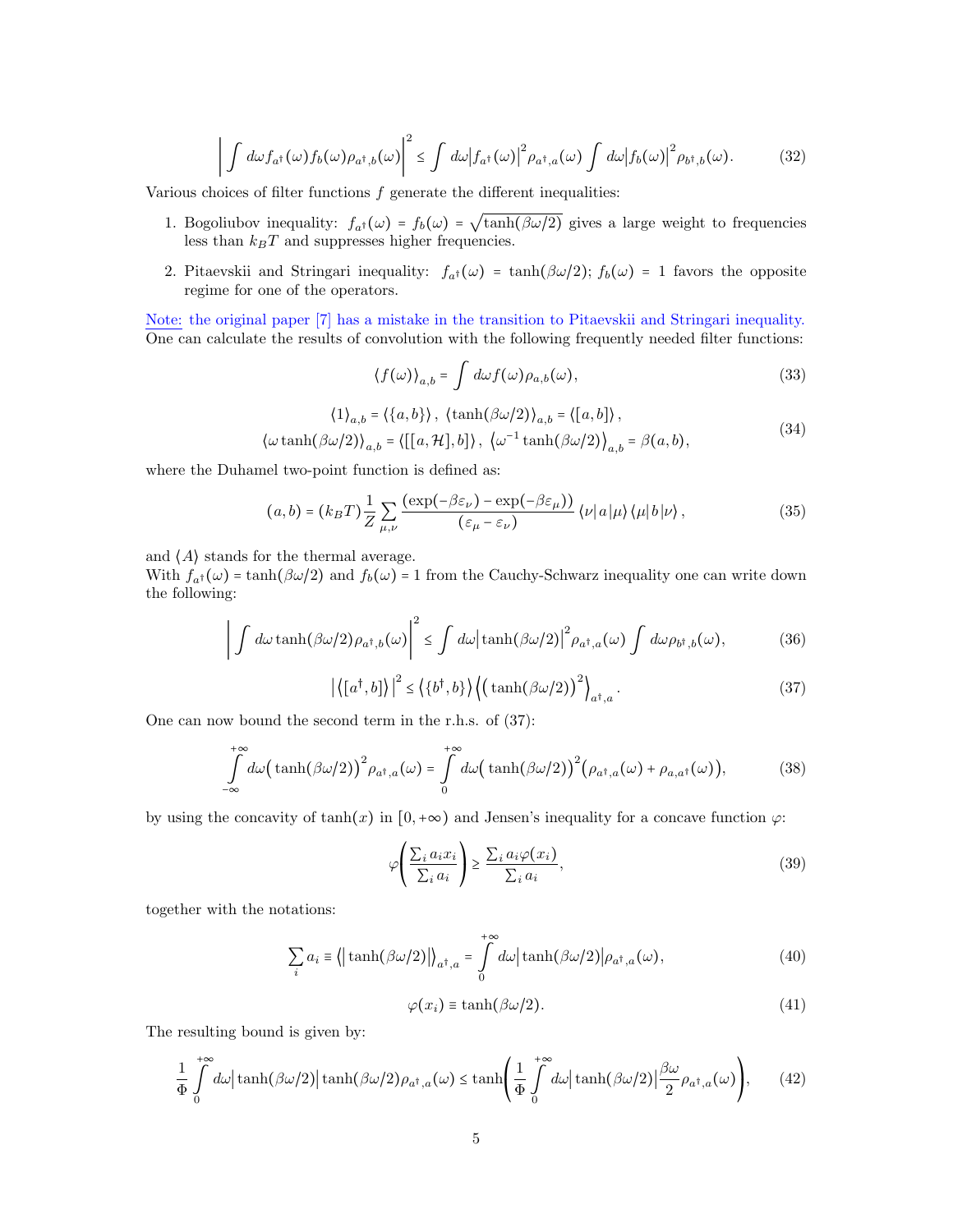$$
\left\langle \left(\tanh(\beta\omega/2)\right)^2 \right\rangle_{a^{\dagger},a} \leq \Phi \tanh\left(\beta \frac{\langle \omega \tanh(\beta\omega/2) \rangle_{a^{\dagger},a}}{2\Phi} \right),\tag{43}
$$

where:

$$
\Phi = \left\langle \left| \tanh(\beta \omega/2) \right| \right\rangle_{a^{\dagger}, a} . \tag{44}
$$

The Cauchy-Schwarz inequality gives:

$$
0 \le \Phi = \int_{-\infty}^{+\infty} d\omega \left| \tanh(\beta \omega/2) \right| \rho_{a^{\dagger},a}(\omega) \le \sqrt{\langle \omega \tanh(\beta \omega/2) \rangle_{a^{\dagger},a} \langle \omega^{-1} \tanh(\beta \omega/2) \rangle_{a^{\dagger},a}}. \tag{45}
$$

Given the fact that  $\frac{\tanh(x)}{x}$  is monotonically decreasing in the interval  $[0, +\infty)$ , one can maximize the r.h.s of (43) with the bound given by (45):

$$
\left\langle \left(\tanh(\beta\omega/2)\right)^2 \right\rangle_{a^{\dagger},a} \leq \sqrt{\left\langle \left[\left[a^{\dagger},\mathcal{H}\right],a\right]\right\rangle_{a^{\dagger},a} \beta(a^{\dagger},a)} \tanh\left(\frac{\beta}{2} \sqrt{\frac{\left\langle \left[\left[a^{\dagger},\mathcal{H}\right],a\right]\right\rangle_{a^{\dagger},a}}{\beta(a^{\dagger},a)}}\right). \tag{46}
$$

Inserting (46) into previously obtained (37):

$$
\left| \left\langle [a^{\dagger}, b] \right\rangle \right|^2 \le \left\langle \left\{ b^{\dagger}, b \right\} \right\rangle \sqrt{\left\langle [[a^{\dagger}, \mathcal{H}], a] \right\rangle_{a^{\dagger}, a} \beta(a^{\dagger}, a)} \tanh\left( \frac{\beta}{2} \sqrt{\frac{\left\langle [[a^{\dagger}, \mathcal{H}], a] \right\rangle_{a^{\dagger}, a}}{\beta(a^{\dagger}, a)}} \right), \tag{47}
$$

and finally:

$$
\langle \{b^{\dagger},b\} \rangle \ge \frac{|\langle [a^{\dagger},b] \rangle|^2}{\sqrt{\langle [[a^{\dagger},\mathcal{H}],a] \rangle_{a^{\dagger},a} \beta(a^{\dagger},a)}} \coth\left(\frac{\beta}{2} \sqrt{\frac{\langle [[a^{\dagger},\mathcal{H}],a] \rangle_{a^{\dagger},a}}{\beta(a^{\dagger},a)}}\right).
$$
(48)

One can apply this general inequality to the Heisenberg antiferromagnet on a hypercubic lattice in d dimensions. Let  $|\Lambda|$  stand for the number of sites in the lattice and  $\Lambda^*$  for the dual lattice. One denotes the structure factor  $g_q^{\alpha} = \langle S_q^{\alpha} S_{-q}^{\alpha} \rangle$  using the Fourier transform:

$$
S_{\mathbf{q}}^{\alpha} = \frac{1}{\sqrt{|\Lambda|}} \sum_{\mathbf{r} \in \Lambda} S_{\mathbf{r}}^{\alpha} \exp(-i\mathbf{q} \cdot \mathbf{r}).
$$
 (49)

Note: the original paper [7] has  $r \in \Lambda^*$ , which seems confusing as sites coordinates should be elements of the real lattice, not the dual one.

One can choose  $\mathbf{Q} = (\pi, ..., \pi)$ ,  $a = S_q^y$  and  $b = S_{\mathbf{q}+\mathbf{Q}}^z$ , then:

$$
[a^{\dagger}, b] = \frac{1}{\Lambda} \Bigg[ \sum_{\mathbf{r} \in \Lambda} S_{\mathbf{r}}^{y} \exp(i\mathbf{q} \cdot \mathbf{r}), \sum_{\mathbf{r'} \in \Lambda} S_{\mathbf{r'}}^{z} \exp(-i(\mathbf{q} + \mathbf{Q}) \cdot \mathbf{r'}) \Bigg] = i \Big( \sqrt{|\Lambda|} \Big)^{-1} S_{\mathbf{Q}}^{x}.
$$
 (50)

If one assumes that long ranged order (LRO) exists along the x-axis, then  $\langle S_{\mathbf{Q}}^x \rangle$  =  $|\Lambda| \mathcal{M}_0$ , where  $\mathcal{M}_0$  is the staggered magnetization, thus  $|\langle [a^{\dagger},b] \rangle| = \mathcal{M}_0$ . The double commutator is readily evaluated using the translation and rotation invariance as:

$$
\langle [[S^y_{-\mathbf{q}}, \mathcal{H}], S^y_{\mathbf{q}}] \rangle = 2c_y E_{\mathbf{q}}^-, \tag{51}
$$

where  $c_y = -\sum_{\beta \neq y} \left\langle S_0^{\beta} S_{\delta}^{\beta} \right\rangle$  with  $\delta$  - the nearest neighbor and  $E_{\mathbf{q}}^{\pm} = \sum_{i=0}^{d} (1 \pm \cos(q_i)).$ 

Thus, the correlation function can be bounded from below under the assumption of LRO. One can define the function:

$$
G(q) \equiv \sqrt{\frac{E_q^-}{4E_q^+}} \coth\left(\beta \sqrt{c_y E_q^+ E_q^-}\right).
$$
 (52)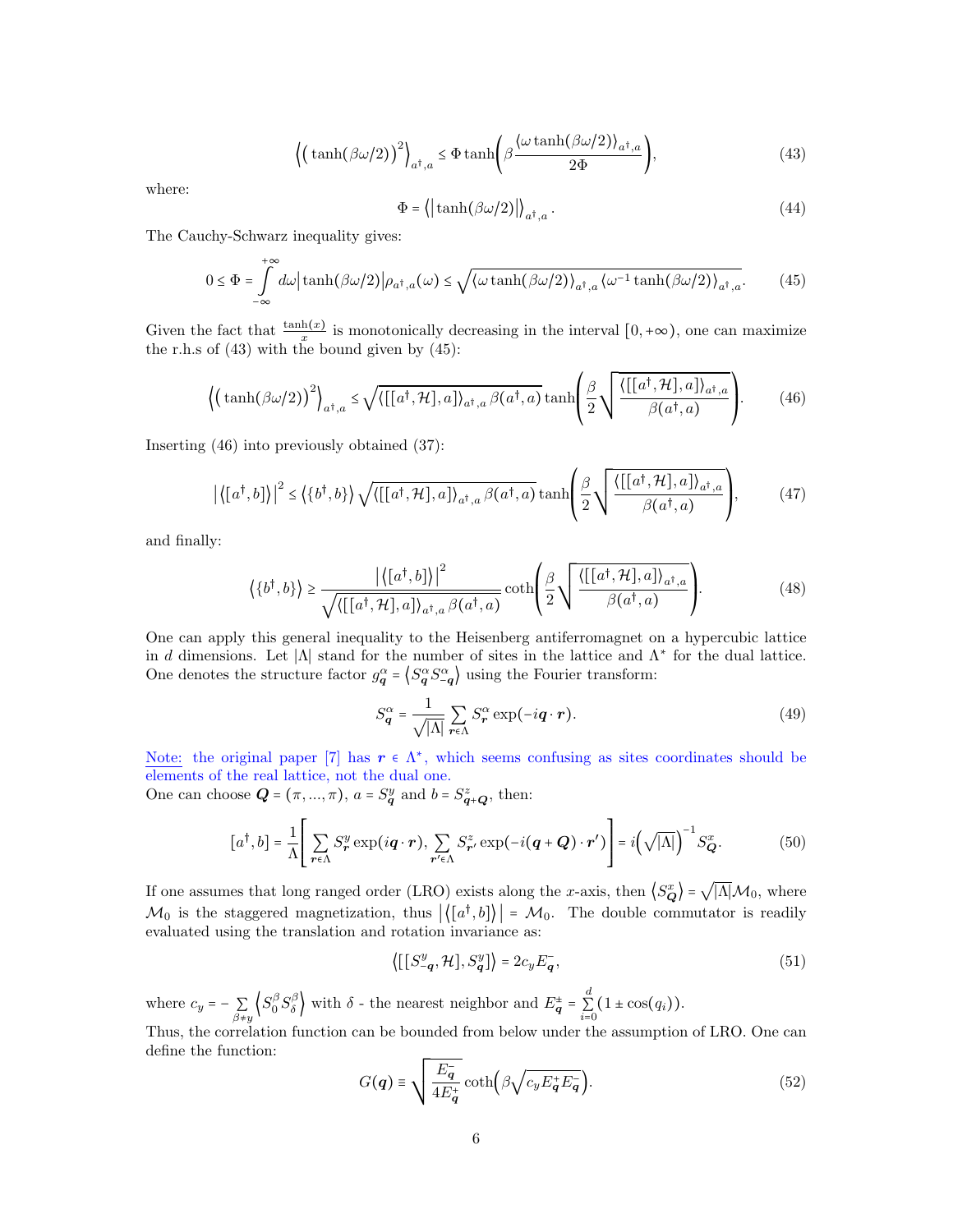The lower bound for the correlation function  $g_q^z$  can now be found by substituting  $Q$ , a and b in (48), shifting  $q = Q + q'$  and using the fact that  $E_{q+Q}^{\pm} = E_q^{\mp}$ .

$$
\left\{ \left\{ S_{-\mathbf{q}-\mathbf{Q}}^z, S_{\mathbf{q}+\mathbf{Q}}^z \right\} \right\} \ge \frac{\left| \left\langle i \left( \sqrt{|\Lambda|} \right)^{-1} S_{\mathbf{Q}}^x \right\rangle \right|^2}{\sqrt{\left\langle \left[ \left[ S_{-\mathbf{q}}^y, \mathcal{H} \right], S_{\mathbf{q}}^y \right] \right\rangle \beta \left( S_{-\mathbf{q}}^y, S_{\mathbf{q}}^y \right)}} \coth \left( \frac{\beta}{2} \sqrt{\frac{\left\langle \left[ \left[ S_{-\mathbf{q}}^y, \mathcal{H}, S_{\mathbf{q}}^y \right] \right\rangle \right\rangle}{\beta \left( S_{-\mathbf{q}}^y, S_{\mathbf{q}}^y \right)}} \right),\tag{53}
$$

$$
\left\langle \{S_{-\mathbf{q}-\mathbf{Q}}^{z}, S_{\mathbf{q}+\mathbf{Q}}^{z}\} \right\rangle \geq \frac{m_0^2}{\sqrt{2c_y E_{\mathbf{q}}^{-} \beta \frac{1}{2\beta E_{\mathbf{q}}^{+}}}} \coth\left(\frac{\beta}{2} \sqrt{\frac{2c_y E_{\mathbf{q}}^{-}}{\beta \frac{1}{2\beta E_{\mathbf{q}}^{+}}}}\right),\tag{54}
$$

$$
\left\langle \left\{ S_{-\mathbf{q}-\mathbf{Q}}^{z}, S_{\mathbf{q}+\mathbf{Q}}^{z} \right\} \right\rangle \geq m_{0}^{2} \sqrt{\frac{E_{\mathbf{q}}^{+}}{c_{y} E_{\mathbf{q}}^{-}}} \coth \left( \beta \sqrt{c_{y} E_{\mathbf{q}}^{-} E_{\mathbf{q}}^{+}} \right), \tag{55}
$$

$$
\left\langle \left\{ S_{-\mathbf{q}'}^z, S_{\mathbf{q}'}^z \right\} \right\rangle \ge m_0^2 \sqrt{\frac{E_{\mathbf{q}'}^-}{c_y E_{\mathbf{q}'}^+}} \coth\left(\beta \sqrt{c_y E_{\mathbf{q}'}^+ E_{\mathbf{q}'}}\right),\tag{56}
$$

$$
g_q^z \ge m_0^2 G(q) / \sqrt{c_y}.\tag{57}
$$

Inequality (57) is used in Section 4 and is extended for the case of anisotropic model. One may notice that in transition from (53) to (54) and upper bound for the Duhamel two-point function is used. This bound is proved in Appendix B.

## 4 An upper bound for spectrum

The results presented in this section were originally derived by Tsuomu Momoi in [1]. This section proves an upper bound for the spin-wave spectrum in quantum Heisenberg model for antiferromagnets.

In quantum Heisenberg model for an  $XXZ$  antiferromagnet on the d-dimensional  $L \times ... \times L$  hypercubic lattice  $\Lambda \subset \mathbb{Z}^d$   $(d \geq 2)$  the Hamiltonian is defined by:

$$
\mathcal{H}_{\Lambda} = J \sum_{\langle i,j \rangle \in \Lambda} \left( S_i^x S_j^x + S_i^y S_j^y + \Delta S_i^z S_j^z \right),\tag{58}
$$

where  $0 \leq \Delta \leq 1$  and the summation runs over the nearest neighbor sites. The system size of  $\Lambda$  is  $N = L<sup>d</sup>$ . One can consider the system under the small staggered magnetic field. The Hamiltonian of such a system:

$$
\mathcal{H}_{\Lambda}(B) = \mathcal{H}_{\Lambda} - B\mathcal{M}_{\Lambda},\tag{59}
$$

where:

$$
\mathcal{M}_{\Lambda} = \sum_{i \in A} S_i^x - \sum_{i \in B} S_i^x. \tag{60}
$$

Note:  $A$  and  $B$  - respectively, sets of spins directing up and down (sublattices).

One can now consider  $|\Phi_{GS,B}\rangle$  to be a ground state of the Hamiltonian (59). The staggered magnetization in a thermodynamic limit under infinitesimally small field  $B$  is given by:

$$
m_s = \lim_{B \to 0} \lim_{\Lambda \to \infty} \frac{1}{N} \left\langle \Phi_{GS,B} | \mathcal{M}_{\Lambda} | \Phi_{GS,B} \right\rangle.
$$
 (61)

As the excited state, the following one is considered (this excitation is called magnon):

$$
|\psi_B(\mathbf{k})\rangle = \frac{S_{\mathbf{k}}^z |\Phi_{GS,B}\rangle}{\|S_{\mathbf{k}}^z |\Phi_{GS,B}\rangle\|},\tag{62}
$$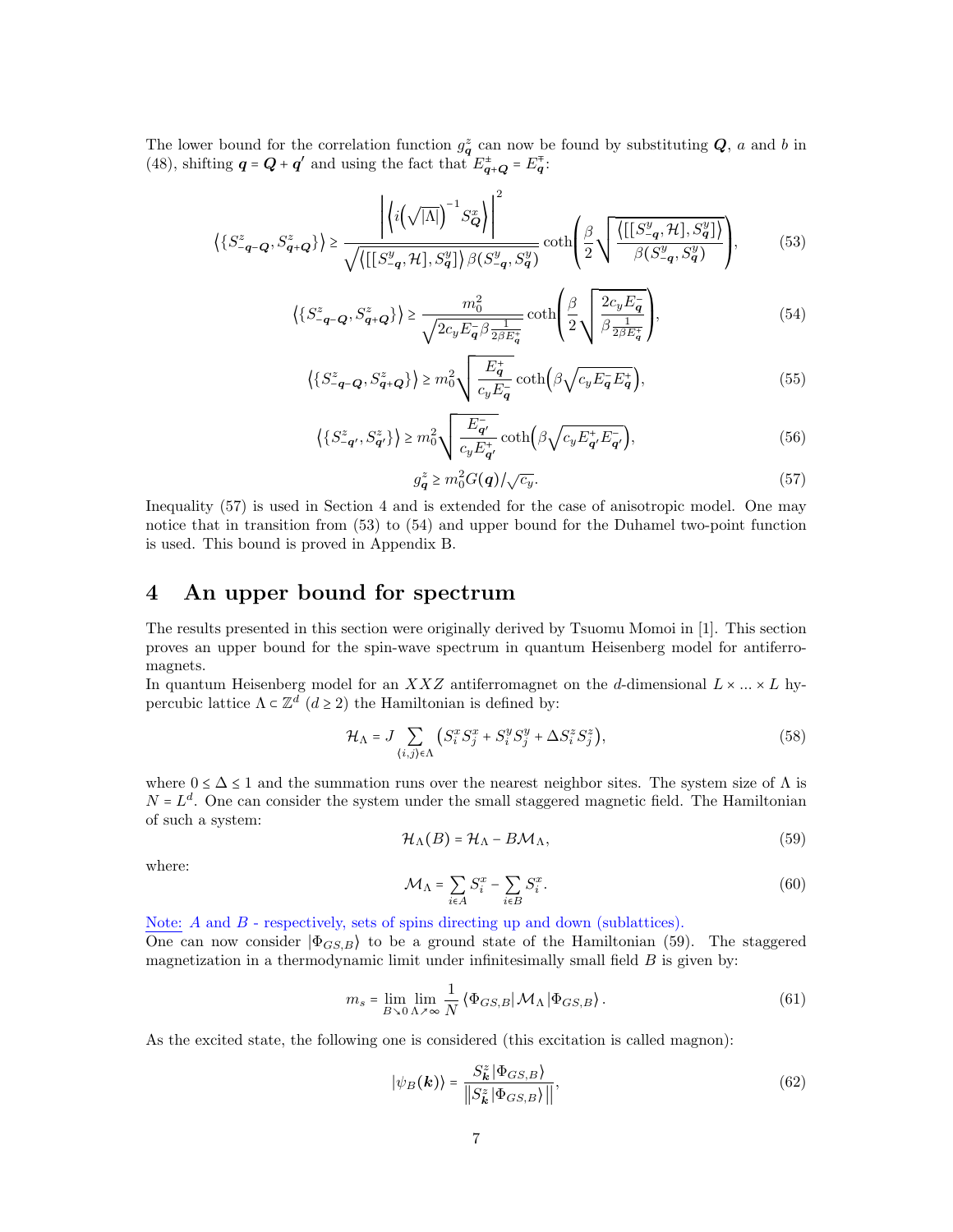where:

$$
S_{\mathbf{k}}^{z} = \frac{1}{\sqrt{N}} \sum_{i} S_{i}^{z} \exp(-i\mathbf{k} \cdot \mathbf{r}_{i}), \mathbf{k} = (k_{1}, ..., k_{d}),
$$
\n(63)

$$
\left| \left| S_{\mathbf{k}}^{z} \left| \Phi_{GS,B} \right| \right| \right| = \sqrt{\left\langle \Phi_{GS,B} \right| S_{-\mathbf{k}}^{z} S_{\mathbf{k}}^{z} \left| \Phi_{GS,B} \right\rangle}.
$$
 (64)

When the spins lie in the XY-plane, the operation of  $S_i^z$  flips the spin in the site i. The excitation energy of  $|\psi_B(\mathbf{k})\rangle$  is given by:

$$
\varepsilon(\mathbf{k}) = \lim_{B \to 0} \lim_{\Lambda \nearrow \infty} \left[ \left\langle \psi_B(\mathbf{k}) | \mathcal{H}_{\Lambda}(B) | \psi_B(\mathbf{k}) - \left\langle \Phi_{GS,B} | \mathcal{H}_{\Lambda}(B) | \Phi_{GS,B} \right\rangle \right] \right]. \tag{65}
$$

Note: shorter version of derivations, explicitly implying  $\beta \to \infty$  is available in Appendix C.

One can choose the momentum  $k$  as  $k \neq 0, k = (\pi, ..., \pi)$  and  $k_m = \frac{2\pi}{L} l_m, l_m \in [0, L-1]$ , thus making the states  $|\Phi_{GS,B}\rangle$  and  $|\psi_B(\mathbf{k})\rangle$  orthogonal as eigenstates of the transverse momentum operator with different eigenvalues. This trial state is called in the literature the Bijl-Feynman single mode approximation.

Theorem If the ground state has a Neél order, i.e., if  $m_s > 0$ , the energy spectrum  $\varepsilon(\mathbf{k})$  is bounded as:

$$
\varepsilon(\mathbf{k}) \le \frac{2dJ(\rho_x + \rho_y)}{m_s^2} \sqrt{\rho_x (1 + \Delta \gamma_k) + \rho_z (\Delta + \gamma_k)} \sqrt{1 - \gamma_k},
$$
\n(66)

where:

$$
\rho_{\alpha} = -\lim_{B \to 0} \lim_{\Lambda \nearrow \infty} \frac{1}{N d} \left\langle \Phi_{GS,B} \right| \sum_{\langle i,j \rangle \in \Lambda} S_i^{\alpha} S_j^{\alpha} \left| \Phi_{GS,B} \right\rangle, \ \alpha = \{x, y, z\},\tag{67}
$$

and:

$$
\gamma_{\mathbf{k}} = \frac{1}{d} \sum_{i=1}^{d} \cos(k_i). \tag{68}
$$

 $\Box$  The excitation energy of  $|\psi_B(\mathbf{k})\rangle$  is given by:

$$
\langle \psi_B(\mathbf{k}) | \mathcal{H}_{\Lambda}(B) | \psi_B(\mathbf{k}) \rangle - \langle \Phi_{GS,B} | \mathcal{H}_{\Lambda}(B) | \Phi_{GS,B} \rangle =
$$
\n
$$
= \frac{\langle \Phi_{GS,B} | S_{-\mathbf{k}}^z \mathcal{H}_{\Lambda}(B) S_{\mathbf{k}}^z | \Phi_{GS,B} \rangle}{\left\| S_{\mathbf{k}}^z | \Phi_{GS,B} \rangle \right\|^2} - \langle \Phi_{GS,B} | \mathcal{H}_{\Lambda}(B) | \Phi_{GS,B} \rangle =
$$
\n
$$
= \frac{\langle \Phi_{GS,B} | S_{-\mathbf{k}}^z \mathcal{H}_{\Lambda}(B) S_{\mathbf{k}}^z | \Phi_{GS,B} \rangle - \langle \Phi_{GS,B} | \mathcal{H}_{\Lambda}(B) | \Phi_{GS,B} \rangle \langle \Phi_{GS,B} | S_{-\mathbf{k}}^z S_{\mathbf{k}}^z | \Phi_{GS,B} \rangle}{\langle \Phi_{GS,B} | S_{-\mathbf{k}}^z S_{\mathbf{k}}^z | \Phi_{GS,B} \rangle}.
$$
\n(69)

The states  $|\pm\rangle = S_{\pm k}^z |\Phi_{GS,B}\rangle$  has the same energy  $\langle \pm | \mathcal{H}_\Lambda(B) | \pm \rangle$  as Hamiltonian remains constant during the coordinate inversion, but the states transform to one another. Thus said:

$$
\begin{aligned} [[S_{-\mathbf{k}}^z, \mathcal{H}_{\Lambda}(B)], S_{\mathbf{k}}^z] &= \left[S_{-\mathbf{k}}^z \mathcal{H}_{\Lambda}(B) - \mathcal{H}_{\Lambda}(B)S_{-\mathbf{k}}^z, S_{\mathbf{k}}^z\right] = \\ &= S_{-\mathbf{k}}^z \mathcal{H}_{\Lambda}(B)S_{\mathbf{k}}^z - \mathcal{H}_{\Lambda}(B)S_{-\mathbf{k}}^z S_{\mathbf{k}}^z - S_{\mathbf{k}}^z S_{-\mathbf{k}}^z \mathcal{H}_{\Lambda}(B) + S_{\mathbf{k}}^z \mathcal{H}_{\Lambda}(B)S_{-\mathbf{k}}^z, \end{aligned} \tag{70}
$$

$$
\langle \Phi_{GS,B} | [[S_{-\mathbf{k}}^z, \mathcal{H}_\Lambda(B)], S_{\mathbf{k}}^z] | \Phi_{GS,B} \rangle =
$$
  
= 2 \Big( \langle \Phi\_{GS,B} | S\_{-\mathbf{k}}^z \mathcal{H}\_\Lambda(B) S\_{\mathbf{k}}^z | \Phi\_{GS,B} \rangle - \langle \Phi\_{GS,B} | \langle \Phi\_{GS,B} | \mathcal{H}\_\Lambda(B) | \Phi\_{GS,B} \rangle S\_{-\mathbf{k}}^z S\_{\mathbf{k}}^z | \Phi\_{GS,B} \rangle \Big). (71)

The excitation energy now has the following representation:

$$
\langle \psi_B(\mathbf{k}) | \mathcal{H}_{\Lambda}(B) | \psi_B(\mathbf{k}) \rangle - \langle \Phi_{GS,B} | \mathcal{H}_{\Lambda}(B) | \Phi_{GS,B} \rangle = \frac{\langle \Phi_{GS,B} | [[S_{-\mathbf{k}}^z, \mathcal{H}_{\Lambda}(B)], S_{\mathbf{k}}^z] | \Phi_{GS,B} \rangle}{\langle \Phi_{GS,B} | S_{-\mathbf{k}}^z S_{\mathbf{k}}^z | \Phi_{GS,B} \rangle}.
$$
 (72)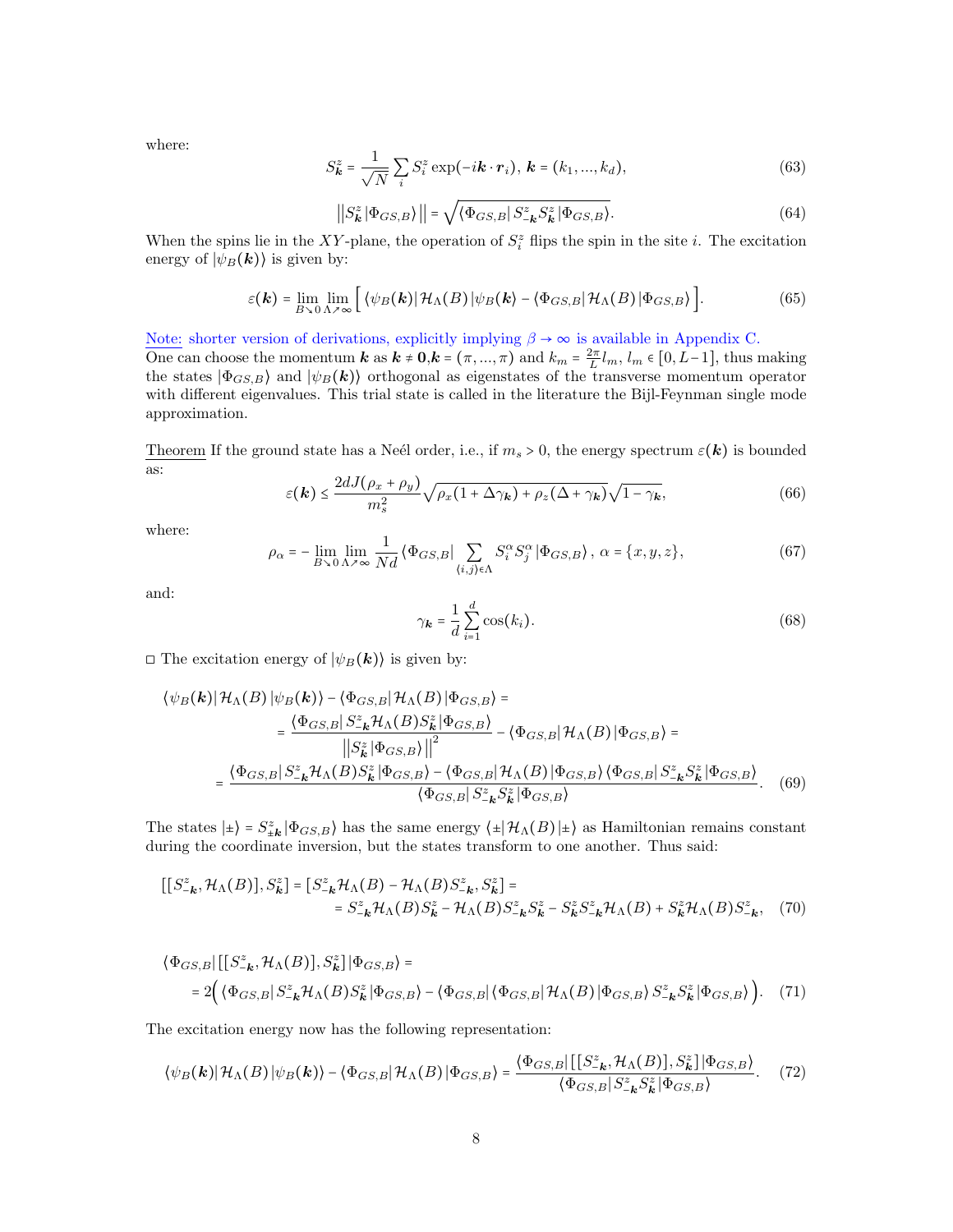One can explicitly insert (58) with  $\Delta = 1$  (isotropic model) into (72) and evaluate the commutators step-by step:

$$
\left[\left[S_{\mu}^{z}, S_{i}^{x}\right], S_{\nu}^{z}\right] = i\delta_{i\mu}\left[S_{i}^{y}, S_{\nu}^{z}\right] = -\delta_{i\mu}\delta_{i\nu}S_{i}^{x},\tag{73}
$$

$$
\langle \Phi_{GS,B} | \frac{1}{N} \Bigg[ \Bigg[ \sum_{\mu} S_{\mu}^{z} \exp(-i\mathbf{k} \cdot \mathbf{r}_{\mu}), -B \Big( \sum_{i \in A} S_{i}^{x} - \sum_{i \in B} S_{i}^{x} \Big) \Bigg], \sum_{\nu} S_{\nu}^{z} \exp(i\mathbf{k} \cdot \mathbf{r}_{\nu}) \Bigg] | \Phi_{GS,B} \rangle =
$$
  

$$
= \frac{B}{N} \langle \Phi_{GS,B} | \mathcal{M}_{\Lambda} | \Phi_{GS,B} \rangle, \quad (74)
$$

$$
[[S^z_{\mu}, S^z_i S^z_j], S^z_{\nu}] = 0,
$$
\n(75)

$$
\langle \Phi_{GS,B} | \frac{1}{N} \Bigg[ \Bigg[ \sum_{\mu} S_{\mu}^{z} \exp(-i\mathbf{k} \cdot \mathbf{r}_{\mu}), J \sum_{\{i,j\} \in \Lambda} \Delta S_{i}^{z} S_{j}^{z} \Bigg], \sum_{\nu} S_{\nu}^{z} \exp(i\mathbf{k} \cdot \mathbf{r}_{\nu}) \Bigg] | \Phi_{GS,B} \rangle = 0, \qquad (76)
$$

$$
[S_{\mu}^{z}, S_{i}^{x} S_{j}^{x}] = S_{\mu}^{z} S_{i}^{x} S_{j}^{x} - S_{i}^{x} S_{j}^{x} S_{\mu}^{z} = (S_{i}^{x} S_{\mu}^{z} + i \delta_{i\mu} S_{i}^{y}) S_{j}^{x} - S_{i}^{x} (S_{\mu}^{z} S_{j}^{x} - i \delta_{j\mu} S_{j}^{y}) =
$$
  
=  $i \delta_{i\mu} S_{i}^{y} S_{j}^{x} + i \delta_{j\mu} S_{i}^{x} S_{j}^{y},$  (77)

$$
[S_i^y S_j^x, S_\nu^z] = S_i^y S_j^x S_\nu^z - S_\nu^z S_i^y S_j^x = S_i^y (S_\nu^z S_j^x - i \delta_{j\nu} S_j^y) - (S_i^y S_\nu^z - i \delta_{i\nu} S_i^x) S_j^x =
$$
  
=  $-i \delta_{j\nu} S_i^y S_j^y + i \delta_{i\nu} S_i^x S_j^x$ , (78)

$$
[S_i^x S_j^y, S_\nu^z] = S_i^x S_j^y S_\nu^z - S_\nu^z S_i^x S_j^y = S_i^x (S_\nu^z S_j^y + i \delta_{j\nu} S_j^x) - (S_i^x S_\nu^z + i \delta_{i\nu} S_i^y) S_j^y =
$$
  
=  $i \delta_{j\nu} S_i^x S_j^x - i \delta_{i\nu} S_i^y S_j^y$ , (79)

$$
\begin{aligned}\n\left[\left[S_{\mu}^{z}, S_{i}^{x} S_{j}^{x}\right], S_{\nu}^{z}\right] &= i\delta_{i\mu} \left(-i\delta_{j\nu} S_{i}^{y} S_{j}^{y} + i\delta_{i\nu} S_{i}^{x} S_{j}^{x}\right) + i\delta_{j\mu} \left(i\delta_{j\nu} S_{i}^{x} S_{j}^{x} - i\delta_{i\nu} S_{i}^{y} S_{j}^{y}\right) = \\
&= S_{i}^{x} S_{j}^{x} \left(-\delta_{i\mu} \delta_{i\nu} - \delta_{j\mu} \delta_{j\nu}\right) + S_{i}^{y} S_{j}^{y} \left(\delta_{i\mu} \delta_{j\nu} + \delta_{j\mu} \delta_{i\nu}\right),\n\end{aligned} \tag{80}
$$

$$
\exp(-i\mathbf{k}\cdot\mathbf{r}_{\mu})\big[\big[S_{\mu}^{z},S_{i}^{x}S_{j}^{x}\big],S_{\nu}^{z}\big]\exp(i\mathbf{k}\cdot\mathbf{r}_{\nu})=-2S_{i}^{x}S_{j}^{x}+2S_{i}^{y}S_{j}^{y}\cos(\mathbf{k}\cdot(\mathbf{r}_{\nu}-\mathbf{r}_{\mu})),\tag{81}
$$

$$
\langle \Phi_{GS,B} | \frac{1}{N} \Bigg[ \Bigg[ \sum_{\mu} S_{\mu}^{z} \exp(-i\mathbf{k} \cdot \mathbf{r}_{\mu}), J \sum_{\langle i,j \rangle \in \Lambda} S_{i}^{x} S_{j}^{x} \Bigg], \sum_{\nu} S_{\nu}^{z} \exp(i\mathbf{k} \cdot \mathbf{r}_{\nu}) \Bigg] | \Phi_{GS,B} \rangle =
$$
  

$$
= -2 \frac{J}{N} \langle \Phi_{GS,B} | \sum_{\langle i,j \rangle \in \Lambda} S_{i}^{x} S_{j}^{x} | \Phi_{GS,B} \rangle + 2 \frac{J}{N} \gamma_{k} \langle \Phi_{GS,B} | \sum_{\langle i,j \rangle \in \Lambda} S_{i}^{y} S_{j}^{y} | \Phi_{GS,B} \rangle. \tag{82}
$$

After calculating the commutators, (72) transforms to:

$$
\langle \psi_B(\mathbf{k}) | \mathcal{H}_{\Lambda}(B) | \psi_B(\mathbf{k}) \rangle - \langle \Phi_{GS,B} | \mathcal{H}_{\Lambda}(B) | \Phi_{GS,B} \rangle =
$$
  
\n
$$
= \frac{2J(1 - \gamma_{\mathbf{k}}) \langle \Phi_{GS,B} | - \sum_{(i,j) \in \Lambda} \left( S_i^x S_j^x + S_i^y S_j^y \right) | \Phi_{GS,B} \rangle + B \langle \Phi_{GS,B} | \mathcal{M}_{\Lambda} | \Phi_{GS,B} \rangle}{2N \langle \Phi_{GS,B} | S_{-\mathbf{k}}^z S_{\mathbf{k}}^z | \Phi_{GS,B} \rangle}.
$$
 (83)

For the excitation energy in the thermodynamic limit:

$$
\lim_{B \to 0} \lim_{\Lambda \nearrow \infty} \varepsilon(\mathbf{k}) = \frac{2Jd(\rho_x + \rho_y)(1 - \gamma_\mathbf{k})}{2S_{\perp}^z(\mathbf{k})},\tag{84}
$$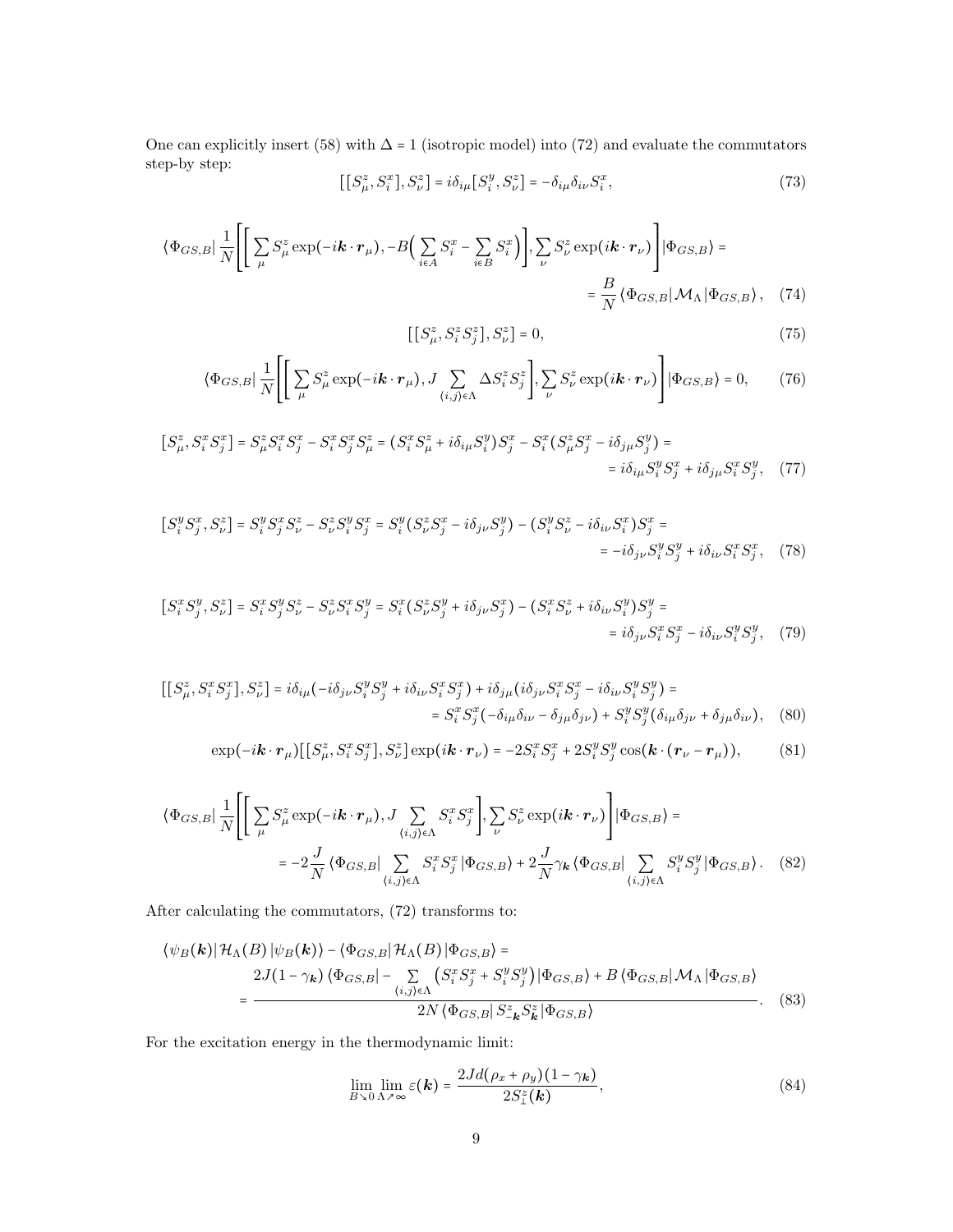where  $S^z_{\perp}(\mathbf{k})$  denotes the structure factor of the Neél order ground state:

$$
S_{\perp}^{z}(\mathbf{k}) = \lim_{B \searrow 0} \lim_{\Lambda \nearrow \infty} \left\langle \Phi_{GS,B} \right| S_{-\mathbf{k}}^{z} S_{\mathbf{k}}^{z} \left| \Phi_{GS,B} \right\rangle, \tag{85}
$$

which describes the correlations of spins transverse to the magnetic field.

Note: here the excitation energy of spin-waves was calculated. By definition (1) it is greater or equal than the ground state energy, thus the upper bound for  $\varepsilon(\mathbf{k})$  is also valid for  $\varepsilon_0(\mathbf{k})$ .

To bound the structure factor for the Heisenberg model from below, one can use the Shastry inequality (57): √

$$
2S_{\perp}^{z}(\mathbf{k}) \ge \frac{m_{s}^{2}\sqrt{1-\gamma_{\mathbf{k}}}}{\sqrt{\rho_{x}+\rho_{z}}\sqrt{1+\gamma_{\mathbf{k}}}}.\tag{86}
$$

Note: notations here are slightly different from the ones used in Section 3.

This bound can be extended to the anisotropic model ( $\Delta \neq 0$ ) by recalculating the commutation relation (51):

$$
[[S_q^z, \mathcal{H}_{\Lambda}(B)], S_{-q}^z] = 2(\rho_x(1 + \Delta \gamma_q) + \rho_z(\Delta + \gamma_q)),
$$
\n(87)

$$
2S_{\perp}^{z}(\mathbf{k}) \ge \frac{m_s^2 \sqrt{1-\gamma_{\mathbf{k}}}}{\sqrt{\rho_x (1 + \Delta \gamma_{\mathbf{k}}) + \rho_z (\Delta + \gamma_{\mathbf{k}})}}.
$$
\n(88)

Using equations (88) and (84), one can finally obtain (66).

The expectation value  $\varepsilon(\mathbf{k})$  can be bounded from below as well. The transverse structure factor  $S_{\perp}^z(\mathbf{k})$  is bounded from above in the form given by:

$$
2S_{\perp}^{z}(\boldsymbol{k}) \le \left[\frac{(\rho_{x} + \rho_{y})(1 - \gamma_{\boldsymbol{k}})}{\Delta(1 + \gamma_{\boldsymbol{k}})}\right]^{1/2},\tag{89}
$$

∎

which is the corollary from an upper bound (151). For discussion on how the structure factor is connected with the Duhamel two-point function as well as the proof of an upper bound for DTF, see Appendix B. Using (89) one can obtain:

$$
\varepsilon(\mathbf{k}) \ge 2dJ\sqrt{\Delta(\rho_x + \rho_y)(1 - \gamma_{\mathbf{k}}^2)}.
$$
\n(90)

# Appendices

## A Bogoliubov inequality

In case if one defines the scalar product through:

$$
(A,C) = \int \frac{d\omega}{\omega} A_{A^{\dagger},C}(\omega), \tag{91}
$$

then from the Cauchy-Schwarz inequality:

$$
\int \frac{d\omega}{\omega} A_{A^{\dagger}, A}(\omega) \cdot \int \frac{d\omega}{\omega} A_{C^{\dagger}, C}(\omega) \ge \left| \int \frac{d\omega}{\omega} A_{A^{\dagger}, C}(\omega) \right|^2. \tag{92}
$$

If one also uses the fact that  $\coth(x) \geq \frac{1}{x}$  for  $x > 0$ :

$$
A_{A^{\dagger},A}(\omega)\coth(\beta\omega/2) \ge \left(\frac{\beta\omega}{2}\right)^{-1} A_{A^{\dagger},A}(\omega),\tag{93}
$$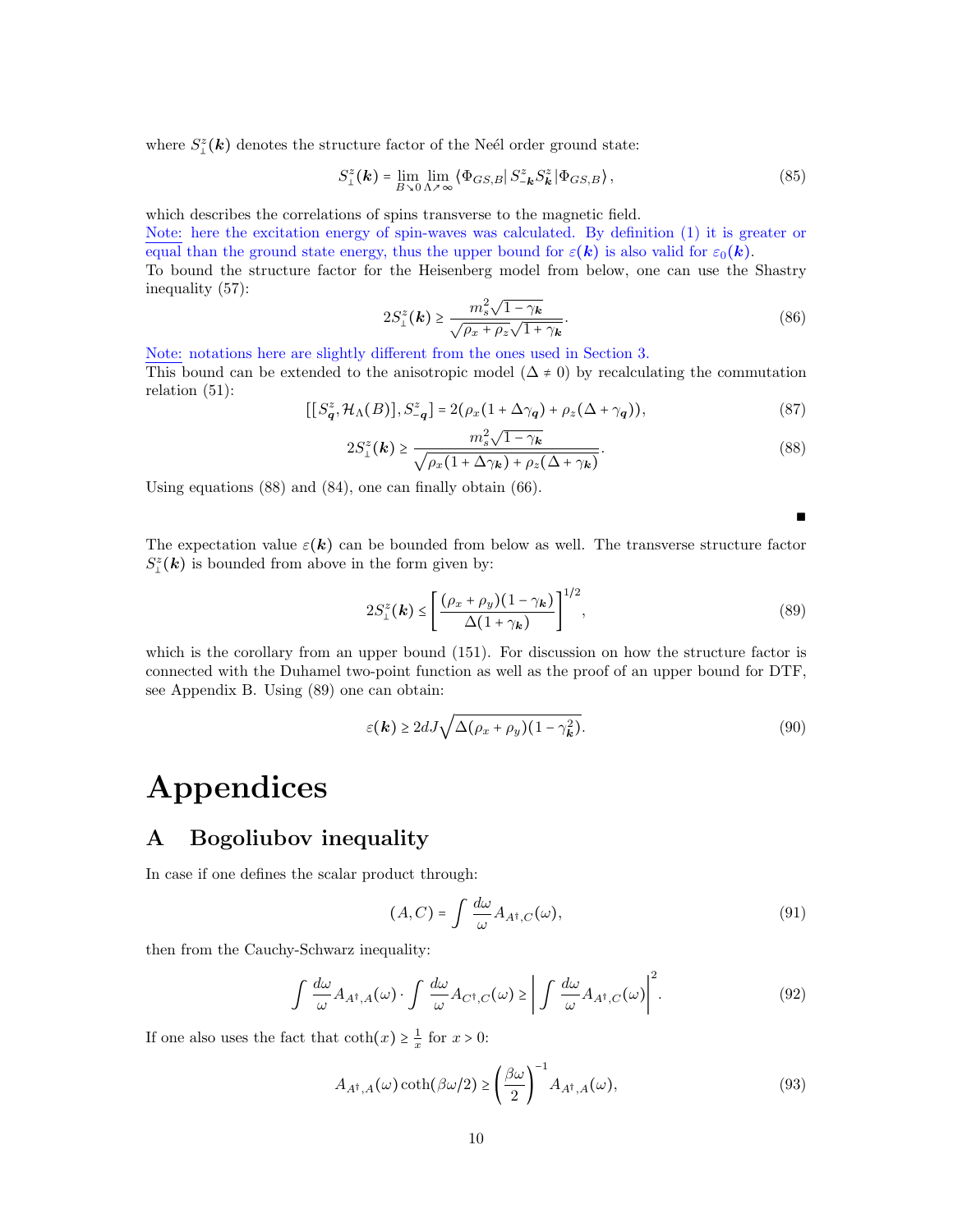then the following inequality may be obtained:

$$
\frac{\beta}{2} \left\langle \{A^{\dagger}, A\} \right\rangle \ge \int \frac{d\omega}{\omega} A_{A^{\dagger}, A}(\omega). \tag{94}
$$

Using the energy weighted sum rule:

$$
\langle [A^{\dagger}, [\mathcal{H}, B]] \rangle = \langle [A^{\dagger}, \mathcal{H}B - B\mathcal{H}] \rangle = \langle A^{\dagger} \mathcal{H}B - A^{\dagger} B\mathcal{H} - \mathcal{H}BA^{\dagger} + B\mathcal{H}A^{\dagger} \rangle, \tag{95}
$$

$$
\langle A^{\dagger}HB \rangle = Z^{-1} \sum_{m,n} \exp(-\beta E_m) \langle m | A^{\dagger} | n \rangle \langle n | HB | m \rangle =
$$
  
=  $Z^{-1} \sum_{m,n} E_n \exp(-\beta E_m) \langle m | A^{\dagger} | n \rangle \langle n | B | m \rangle$ , (96)

$$
\langle -A^{\dagger} B \mathcal{H} \rangle = -Z^{-1} \sum_{m,n} \exp(-\beta E_m) \langle m | A^{\dagger} | n \rangle \langle n | B \mathcal{H} | m \rangle =
$$
  
=  $Z^{-1} \sum_{m,n} (-E_m) \exp(-\beta E_m) \langle m | A^{\dagger} | n \rangle \langle n | B | m \rangle$ , (97)

$$
\langle -\mathcal{H}BA^{\dagger} \rangle = -Z^{-1} \sum_{m,n} \exp(-\beta E_m) \langle m | \mathcal{H}B | n \rangle \langle n | A^{\dagger} | m \rangle =
$$
  
=  $Z^{-1} \sum_{m,n} (-E_n) \exp(-\beta E_n) \langle m | A^{\dagger} | n \rangle \langle n | B | m \rangle$ , (98)

$$
\langle B\mathcal{H}A^{\dagger}\rangle = Z^{-1}\sum_{m,n} \exp(-\beta E_m) \langle m| B\mathcal{H}|n\rangle \langle n| A^{\dagger} |m\rangle =
$$
  

$$
= Z^{-1}\sum_{m,n} E_m \exp(-\beta E_n) \langle m| A^{\dagger} |n\rangle \langle n| B |m\rangle, \quad (99)
$$

$$
\langle [A^{\dagger}, [\mathcal{H}, B]] \rangle = Z^{-1} \sum_{m,n} (\exp(-\beta E_m)(E_n - E_m) + \exp(-\beta E_n)(E_m - E_n)) \cdot \langle m | A^{\dagger} | n \rangle \langle n | B | m \rangle = \int d\omega \omega A_{A^{\dagger}, B}(\omega). \tag{100}
$$

One can now calculate (using  $C = [\mathcal{H}, B] )$  :

$$
\langle [B^{\dagger}, [\mathcal{H}, B]] \rangle = \int d\omega \omega A_{B^{\dagger}, B}(\omega), \qquad (101)
$$

$$
A_{C^{\dagger},C}(\omega) = Z^{-1} \sum_{m,n} (\exp(-\beta E_m) - \exp(-\beta E_n)) \langle m | C^{\dagger} | n \rangle \langle n | C | m \rangle \delta(\omega - E_n + E_m) =
$$
  
= 
$$
Z^{-1} \sum_{m,n} (\exp(-\beta E_m) - \exp(-\beta E_n)) \langle m | B^{\dagger} E_n - E_m B^{\dagger} | n \rangle \langle n | E_n B - E_m B | m \rangle \delta(\omega - E_n + E_m) =
$$
  
= 
$$
\omega^2 A_{B^{\dagger},B}(\omega), \quad (102)
$$

$$
\int \frac{d\omega}{\omega} A_{C^{\dagger},C}(\omega) = \langle [B^{\dagger}, [\mathcal{H}, B]] \rangle, \qquad (103)
$$

$$
\int \frac{d\omega}{\omega} A_{A^{\dagger},C}(\omega) = \int d\omega A_{A^{\dagger},B}(\omega) = \langle [A^{\dagger}, B] \rangle.
$$
 (104)

Finally, using (92) one obtains:

$$
\frac{\beta}{2}\left\langle \{A^{\dagger},A\} \right\rangle \left\langle [B^{\dagger},[\mathcal{H},B]] \right\rangle \ge \left| \left\langle [A^{\dagger},B] \right\rangle \right|^2, \tag{105}
$$

or in the form used in literature (Bogoliubov inequality):

$$
\langle \{A^{\dagger}, A\} \rangle \langle [B^{\dagger}, [\mathcal{H}, B]] \rangle \ge \frac{2}{\beta} \left| \langle [A^{\dagger}, B] \rangle \right|^2.
$$
 (106)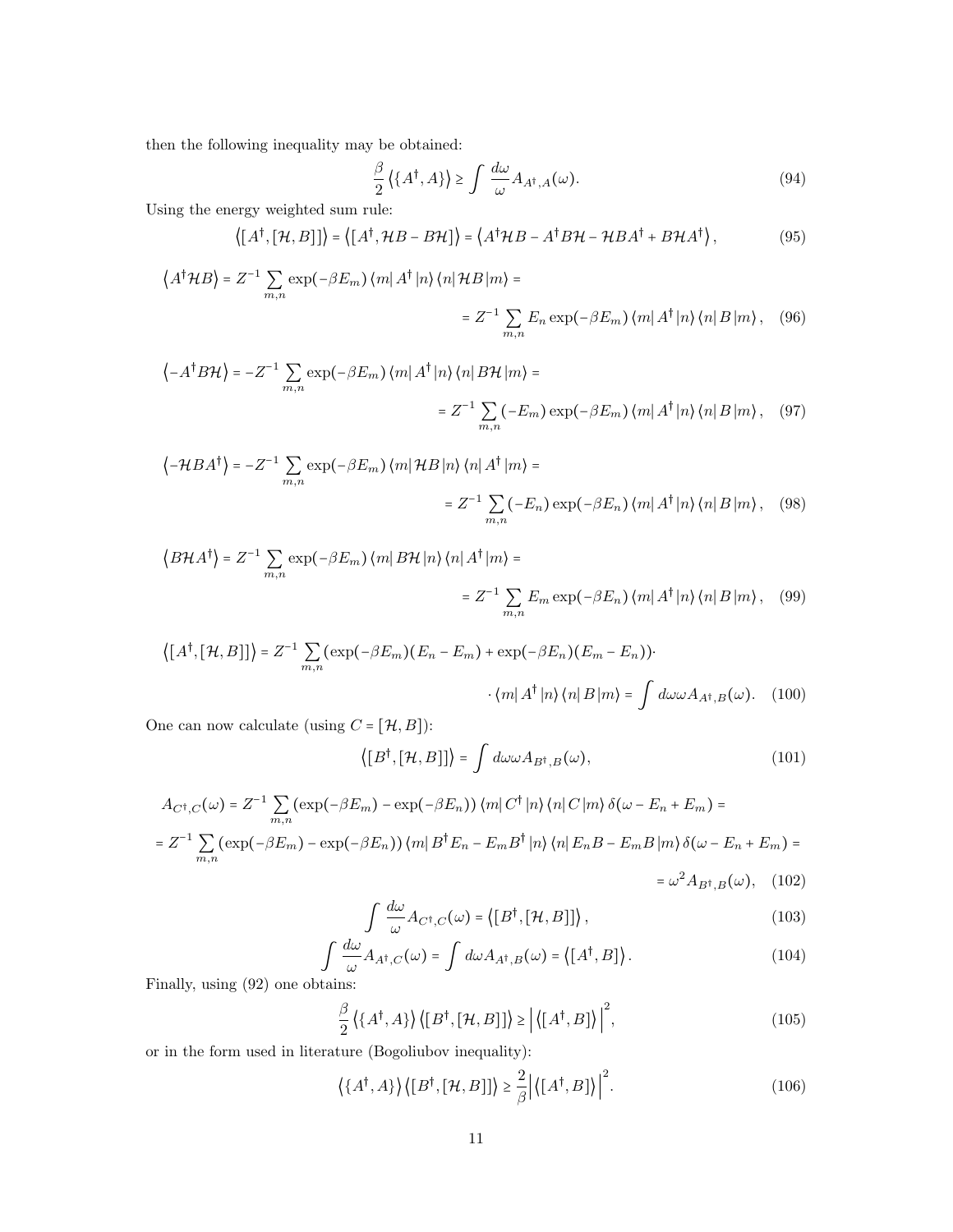## B Upper bound for Duhamel two-point function and it's relation to structure factor

The results presented in this section were originally obtained by Freeman J. Dyson, Elliot H. Lieb and Barry Simon in [5]. This section gives a commentary on the connection between the structure factor and Duhamel two-point function as well as proves the upper bound for the latter.

### B.1 Classic Heisenberg model and transition to quantum case

The existence of phase transitions in a variety of classical spin systems, including certain classic Heisenberg models, is proved in [6]. However, while latter deal directly with infinite volume expectations, it is useful to rephrase the result in terms of the finite volume statements. Let  $\Lambda$  be a parallelepiped in the simple v-dimensional cubic lattice  $\mathbb{Z}^{\nu}$  of the form:

$$
\Lambda = \{ \alpha : 0 \le \alpha_1 \le L_1 - 1, ..., 0 \le \alpha_\nu \le L_\nu - 1 \}. \tag{107}
$$

In the classical model one has a "spin"  $S_{\alpha}$  for each  $\alpha \in \Lambda$ , where S has three components  $S^{(j)}$ . The classical spins are normalized by:

$$
\mathbf{S}_{\alpha} \cdot \mathbf{S}_{\alpha} \equiv \sum_{j} \left( S_{\alpha}^{(j)} \right)^2 = 1 \tag{108}
$$

and distributed according to the isotropic spherical distribution  $d\lambda(\mathbf{S})$ . The basic Hamiltonian is:

$$
\mathcal{H} = -\sum_{\alpha,i} \mathbf{S}_{\alpha} \cdot \mathbf{S}_{\alpha+\delta_i},\tag{109}
$$

where  $\delta_i$  is the unit vector with *i*-th component equal to one (nearest neighbor). H has periodic boundary conditions. Using the normalization condition (108), one can rewrite the Hamiltonian in form:

$$
\mathcal{H} = -\sum_{\alpha,i} \mathbf{S}_{\alpha} \cdot \mathbf{S}_{\alpha+\delta_i} = \frac{1}{2} \Big( \nu |\Lambda| - \sum_{i} \sum_{\alpha} \mathbf{S}_{\alpha} \cdot \mathbf{S}_{\alpha} \Big) + \frac{1}{2} \Big( \nu |\Lambda| - \sum_{i} \sum_{\alpha} \mathbf{S}_{\alpha+\delta_i} \cdot \mathbf{S}_{\alpha+\delta_i} \Big) - \sum_{\alpha,i} \mathbf{S}_{\alpha} \cdot \mathbf{S}_{\alpha+\delta_i} = \text{const} + \frac{1}{2} \sum_{\alpha,i} \Big( \mathbf{S}_{\alpha} - \mathbf{S}_{\alpha+\delta_i} \Big)^2. \tag{110}
$$

The partition function  $Z$  is defined by:

$$
Z = \int \exp\left(-\beta \mathcal{H}(\mathbf{S})\right) \prod_{\alpha \in \Lambda} d\lambda(\mathbf{S}_{\alpha}) \tag{111}
$$

and thermal excitations by:

$$
\langle f(\boldsymbol{S}) \rangle_{\Lambda,\beta} = Z^{-1} \int f(\boldsymbol{S}) \exp\left(-\beta \mathcal{H}(\boldsymbol{S})\right) \prod_{\alpha \in \Lambda} d\lambda(\boldsymbol{S}_{\alpha}). \tag{112}
$$

The basic result of [6] claims that for sufficiently large  $\beta$ :

$$
\lim_{\Lambda \nearrow \infty} \left\{ \sum_{j=1}^{3} \left( |\Lambda|^{-1} \sum_{\alpha \in \Lambda} S_{\alpha}^{(j)} \right)^{2} \right\}_{\Lambda, \beta} \neq 0. \tag{113}
$$

One can introduce the Fourier variables  $\hat{S}_p$  by:

$$
\hat{\boldsymbol{S}}_{\boldsymbol{p}} = |\boldsymbol{\Lambda}|^{-1/2} \sum_{\boldsymbol{\alpha} \in \boldsymbol{\Lambda}} \exp(-i\boldsymbol{p} \cdot \boldsymbol{\alpha}) \boldsymbol{S}_{\boldsymbol{\alpha}},
$$
\n(114)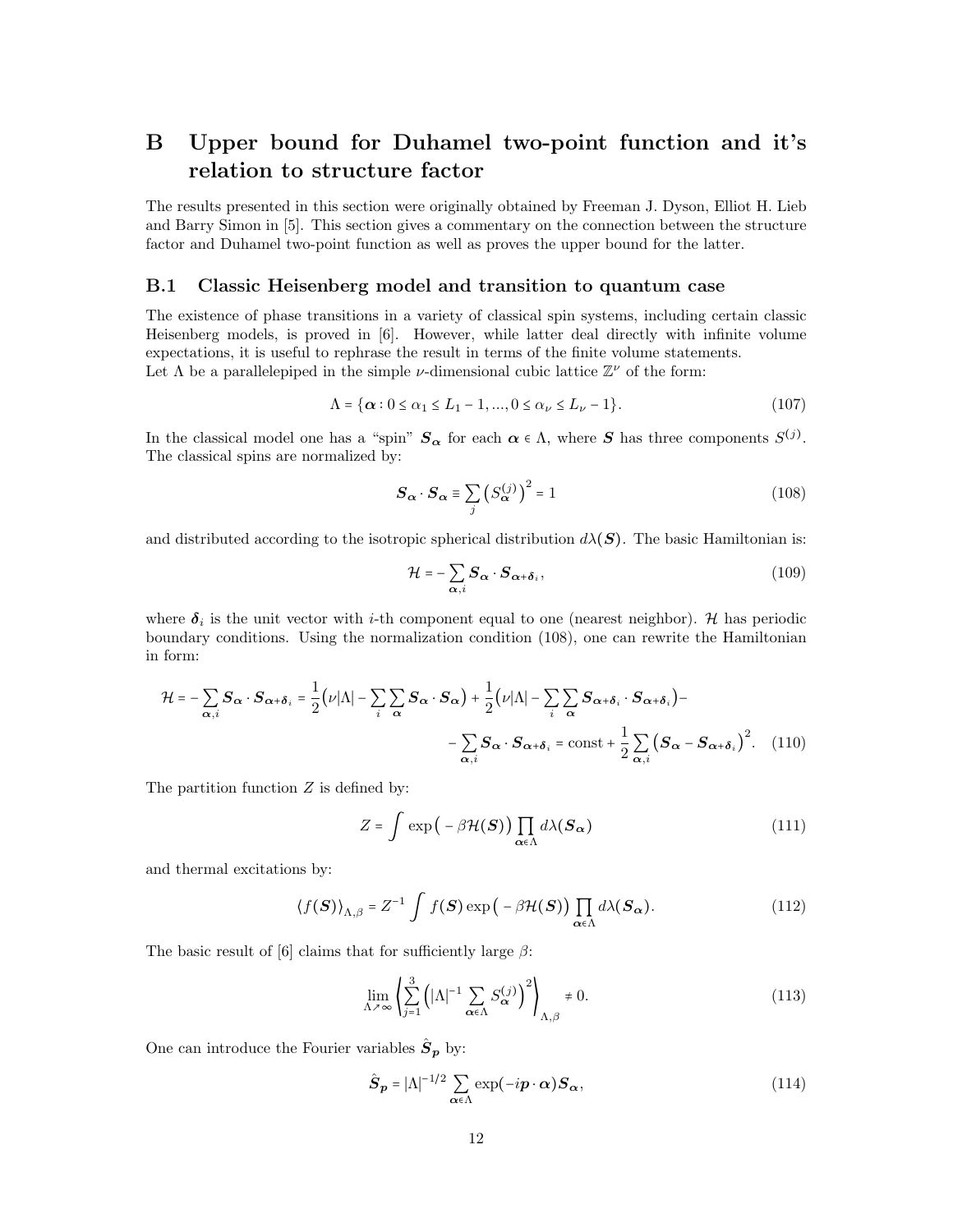where **p** runs through the dual lattice  $\Lambda^*$ , i.e.  $p_j = \frac{2\pi}{L_j} l_j$ . The inverse transform is defined by:

$$
\mathbf{S}_{\alpha} = |\Lambda|^{-1/2} \sum_{\mathbf{p}} \exp(i\mathbf{p} \cdot \alpha) \hat{\mathbf{S}}_{\mathbf{p}},
$$
(115)

$$
\boldsymbol{S}_{\alpha} = |\Lambda|^{-1/2} \sum_{\boldsymbol{p}} \exp(i\boldsymbol{p} \cdot \boldsymbol{\alpha}) |\Lambda|^{-1/2} \sum_{\gamma \in \Lambda} \exp(-i\boldsymbol{p} \cdot \boldsymbol{\gamma}) \boldsymbol{S}_{\gamma} = \sum_{\boldsymbol{p}} \sum_{\gamma \in \Lambda} |\Lambda|^{-1} \boldsymbol{S}_{\gamma} |\Lambda| \delta_{\gamma, \alpha} = \boldsymbol{S}_{\alpha}.
$$
 (116)

The Plancherel sum rule gives:

$$
\sum_{\mathbf{p}} \hat{\mathbf{S}}_{\mathbf{p}} \cdot \hat{\mathbf{S}}_{-\mathbf{p}} = \sum_{\mathbf{p}} \left[ |\Lambda|^{-1/2} \sum_{\alpha \in \Lambda} \exp(-i\mathbf{p} \cdot \alpha) \mathbf{S}_{\alpha} \right] \cdot \left[ |\Lambda|^{-1/2} \sum_{\gamma \in \Lambda} \exp(i\mathbf{p} \cdot \gamma) \mathbf{S}_{\gamma} \right] =
$$
  

$$
= \sum_{\alpha, \gamma} \delta_{\alpha, \gamma} \mathbf{S}_{\alpha} \cdot \mathbf{S}_{\gamma} = |\Lambda|.
$$
 (117)

In terms of these Fourier variables Hamiltonian  $\mathcal H$  has the form:

$$
\mathcal{H} = -\sum_{\alpha,i} \mathbf{S}_{\alpha} \cdot \mathbf{S}_{\alpha+\delta_{i}} = -\frac{1}{2} \sum_{\alpha,|\delta|=1} \mathbf{S}_{\alpha} \cdot \mathbf{S}_{\alpha+\delta} =
$$
\n
$$
= -\frac{1}{2} \sum_{\alpha,\delta} \left[ \sum_{p} |\Lambda|^{-1/2} \exp(i\mathbf{p} \cdot \alpha) \hat{\mathbf{S}}_{p} \right] \cdot \left[ \sum_{p'} |\Lambda|^{-1/2} \exp(i\mathbf{p'} \cdot (\alpha+\delta)) \hat{\mathbf{S}}_{p'} \right] =
$$
\n
$$
= -\frac{1}{2} |\Lambda|^{-1} \sum_{p,p'} \hat{\mathbf{S}}_{p} \cdot \hat{\mathbf{S}}_{p'} \sum_{\alpha,\delta} \exp(i\mathbf{p} \cdot \alpha + i\mathbf{p'} \cdot (\alpha+\delta)) = -\frac{1}{2} \sum_{p} \sum_{\delta} \exp(-i\mathbf{p} \cdot \delta) \hat{\mathbf{S}}_{p} \cdot \hat{\mathbf{S}}_{-p} =
$$
\n
$$
= -\frac{1}{2} (2\nu |\Lambda| - \sum_{p} \sum_{\delta} \hat{\mathbf{S}}_{p} \cdot \hat{\mathbf{S}}_{-p}) - \sum_{p} \sum_{\delta} \exp(-i\mathbf{p} \cdot \delta) \hat{\mathbf{S}}_{p} \cdot \hat{\mathbf{S}}_{-p} = \text{const} + \sum_{p} E_{p} \hat{\mathbf{S}}_{p} \cdot \hat{\mathbf{S}}_{-p}, \quad (118)
$$

where:

$$
E_{\mathbf{p}} = \frac{1}{2} \sum_{\delta} \left( 1 - \exp(-i\mathbf{p} \cdot \delta) \right) = \nu - \sum_{i=1}^{\nu} \cos(p_i). \tag{119}
$$

For small  $|p|$ :

$$
E_p \sim |\mathbf{p}|^2 / 2. \tag{120}
$$

In terms of Fourier variables the [6] result is:

$$
\lim_{\Lambda \to \infty} |\Lambda|^{-1} g_{\mathbf{p} = \mathbf{0}} \neq 0,\tag{121}
$$

where:

$$
g_{\mathbf{p}} = \langle \hat{\mathbf{S}}_{\mathbf{p}} \cdot \hat{\mathbf{S}}_{-\mathbf{p}} \rangle. \tag{122}
$$

Due to the Plancherel rule (117) (or the normalization condition for spins (108)):

$$
|\Lambda|^{-1} \sum_{\mathbf{p}} g_{\mathbf{p}} = 1. \tag{123}
$$

Hence the [6] proof gives:

$$
g_{\mathbf{p}} \le \frac{3}{2\beta E_{\mathbf{p}}}; \ \mathbf{p} \ne \mathbf{0}.\tag{124}
$$

Note: the physical interpretation of this fact is that the average energy  $E_p \langle S_p \cdot S_{-p} \rangle$  per mode is dominated by its equiparticion value of  $\frac{kT}{2}$  per each degree of freedom. The bound (124) implies that:

$$
\lim_{\Lambda \to \infty} |\Lambda|^{-1} \sum_{p \neq 0} g_p \le \frac{3}{2\beta} G_{\nu}(0),\tag{125}
$$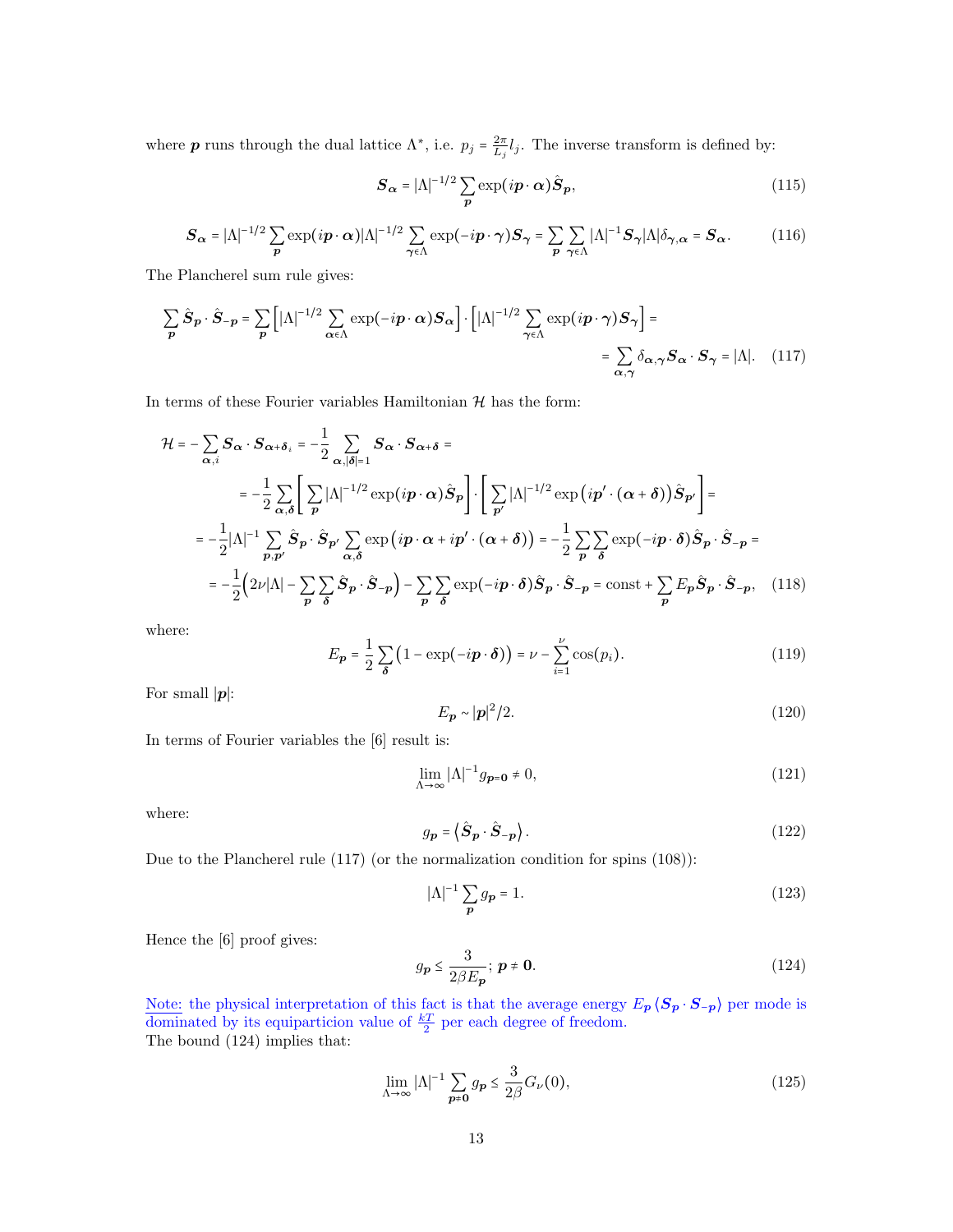where:

$$
G_{\nu}(0) = (2\pi)^{-\nu} \int_{|p_i| \le \pi} (E_{\mathbf{p}})^{-1} d^{\nu} \mathbf{p}.
$$
 (126)

Note: the Fourier integral was obtained as a limiting case of the Fourier sum. For  $\nu \geq 3$ ,  $G_{\nu}(0)$  is finite as  $E_{\mathbf{p}} \sim |\mathbf{p}|^2$ . The bound is now defined by:

$$
\lim_{\Lambda \to \infty} |\Lambda|^{-1} g_{\mathbf{p} = \mathbf{0}} \neq 0
$$
\n
$$
\lim_{\Lambda \to \infty} |\Lambda|^{-1} \sum_{\mathbf{p}} g_{\mathbf{p}} = 1 \qquad \Longrightarrow \qquad \frac{3}{2\beta} G_{\nu}(0) < 1 \qquad \Longrightarrow \qquad \beta > \frac{3}{2} G_{\nu}(0) \equiv \beta_{FSS} \qquad (127)
$$
\n
$$
\lim_{\Lambda \to \infty} |\Lambda|^{-1} \sum_{\mathbf{p} \neq \mathbf{0}} g_{\mathbf{p}} \leq \frac{3}{2\beta} G_{\nu}(0)
$$

Note: the bound and the Plancherel sum rule force the macroscopic occupation of  $p = 0$  mode. This is kind of spin-wave Bose-condensation. The above discussion can be transfered from antiferromagnetic to ferromagnetic case by substituting  $p$  with  $(\pi, ..., \pi) - p$ .

To explain the problems one needs to overcome in extending the [6] result to the quantum case, one should first describe a model. Let S be a fixed number chosen from  $\frac{1}{2}$ , 1,  $\frac{3}{2}$ ,... Each lattice site  $\alpha \in \Lambda$  has associated with it  $(2S+1)$ -dimensional space  $\mathscr{H}_{\alpha} \simeq \mathbb{C}^{2S+1}$  and three self-adjoined operators  $S_{\alpha}$  obeying the usual commutation relations:

$$
[S^j_{\alpha}, S^{(k)}_{\alpha}] = i\varepsilon_{jkl} S^{(l)}_{\alpha}.
$$
 (128)

However, the normalization condition (108) is replaced by:

$$
\mathbf{S}_{\alpha}^{2} = S(S+1),\tag{129}
$$

since  $\dim\mathscr{H}_\alpha=2S+1.$  In volume  $\Lambda$  the basic Hilbert space is:

$$
\mathcal{H}_{\Lambda} = \underset{\alpha \in \Lambda}{\otimes} \mathcal{H}_{\alpha} \simeq \mathbb{C}^{(2S+1)|\Lambda|}.
$$
 (130)

Now, partition function and thermal expectations are given by:

$$
Z = \text{Tr}_{\mathcal{H}_{\Lambda}}[\exp(-\beta \mathcal{H}_{\Lambda})],\tag{131}
$$

$$
\langle \mathcal{A} \rangle_{\Lambda,\beta} = Z^{-1} \operatorname{Tr}_{\mathscr{H}_{\Lambda}} [\mathcal{A} \exp(-\beta \mathcal{H}_{\Lambda})]. \tag{132}
$$

Due to commutation relations:

$$
[S_{\alpha}^{(j)}, S_{\beta}^{(k)}] = i\delta_{\alpha,\beta}\varepsilon_{jkl}S_{\alpha}^{(l)}.
$$
 (133)

For Fourier transformed operators one obtains:

$$
\left[\hat{S}_{\mathbf{p}}^{(j)}, \hat{S}_{\mathbf{q}}^{(k)}\right] = \left[|\Lambda|^{-1/2} \sum_{\alpha \in \Lambda} \exp(-i\mathbf{p} \cdot \alpha) S_{\alpha}^{(j)}, |\Lambda|^{-1/2} \sum_{\gamma \in \Lambda} \exp(-i\mathbf{q} \cdot \gamma) S_{\gamma}^{(k)}\right] =
$$
  
\n
$$
= |\Lambda|^{-1} \sum_{\alpha, \gamma} \exp(-i\mathbf{p} \cdot \alpha - i\mathbf{q} \cdot \gamma) \left[S_{\alpha}^{(j)}, S_{\gamma}^{(k)}\right] = |\Lambda|^{-1} \sum_{\alpha, \gamma} \exp(-i\mathbf{p} \cdot \alpha - i\mathbf{q} \cdot \gamma) i \delta_{\alpha, \gamma} \varepsilon_{jkl} S_{\alpha}^{(l)} =
$$
  
\n
$$
= |\Lambda|^{-1/2} i \varepsilon_{jkl} \hat{S}_{\mathbf{p}+\mathbf{q}}^{(l)}, \quad (134)
$$

$$
\left[\hat{S}_{\mathbf{p}}^{(j)}, (\hat{S}_{\mathbf{p}}^{(j)})^*\right] = \left[\hat{S}_{\mathbf{p}}^{(j)}, \hat{S}_{-\mathbf{p}}^{(j)}\right] = 0 \quad \Longrightarrow \quad g_{\mathbf{p}} = \left\langle \hat{S}_{\mathbf{p}} \cdot \hat{S}_{-\mathbf{p}} \right\rangle = g_{-\mathbf{p}}.\tag{135}
$$

The relation for Hamiltonian  $H$  in terms of Fourier variables matches the classic result (118). The Plancherel sum rule (117) in quantum case is replaced by:

$$
|\Lambda|^{-1} \sum_{p} g_p = S(S+1).
$$
 (136)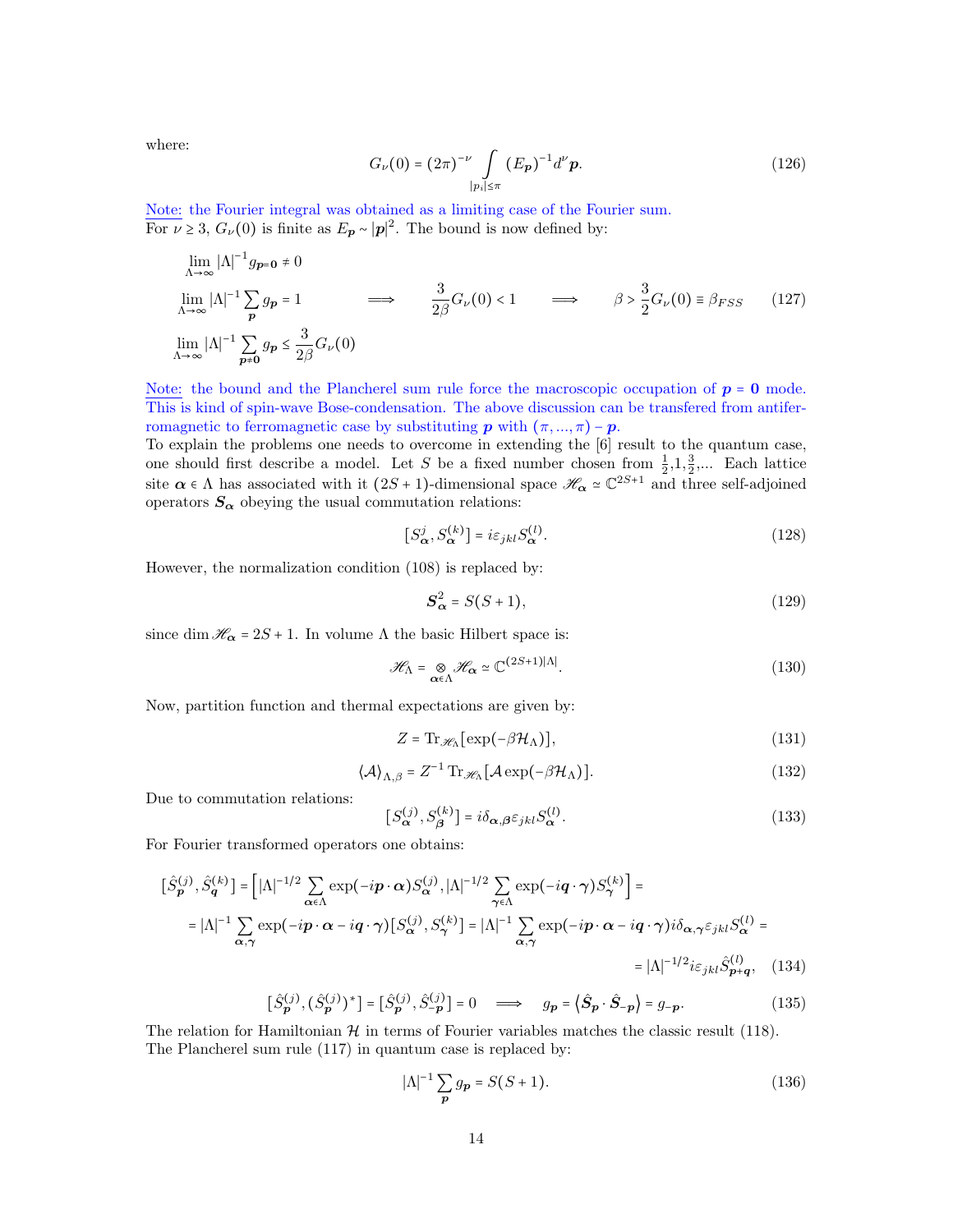The problem is that in quantum case the bound for the structure factor can't hold. If the bound was true:

$$
g_{\mathbf{p}} \le \frac{3}{2\beta} \frac{1}{E_{\mathbf{p}}},\tag{137}
$$

$$
\beta \to \infty, \Lambda \text{ - fixed and finite } \implies \quad g_p \to 0,
$$
\n(138)

but on the other hand, when  $\beta \rightarrow \infty$ :

$$
S_{\alpha} \cdot S_{\gamma} \rightarrow \begin{cases} S^2 & , \text{ if } \alpha \neq \gamma \\ S(S+1) & , \text{ if } \alpha = \gamma \end{cases} \implies g_p \neq 0.
$$
 (139)

It is believed that:

$$
g_{\mathbf{p}} \le \sqrt{\frac{3}{2}} S \coth\left(\sqrt{\frac{2}{3}} S \beta E_{\mathbf{p}}\right) \tag{140}
$$

is true for the ferromagnet. For antiferromagnet  $g_p$  should be replaced with Duhamel two-point function  $b_p$ .

### B.2 Duhamel two-point function

For quantum systems in finite volume with the partition function  $Z = \text{Tr}[\exp(-\beta \mathcal{H})]$ , one can define the Duhamel two-point function (DTF) by:

$$
(A, B) = Z^{-1} \int_{0}^{1} \text{Tr} \left[ \exp(-x\beta \mathcal{H}) A \exp(-(1-x)\beta \mathcal{H}) B \right] dx.
$$
 (141)

The name of the function comes from the fact that  $\frac{1}{2}\mu^2(A, A)Z$  is the second-order term in a perturbation expansion for  $\text{Tr}[\exp(-\beta \mathcal{H} + \mu A)],$  first derived by Duhamel. This leads to the second definition:

$$
(A, B)Z = \frac{\partial^2}{\partial \mu \partial \lambda} \text{Tr}[\exp(-\beta \mathcal{H} + \mu A + \lambda B)].
$$
 (142)

From both the definitions it is obvious that:

$$
(A, B) = Z^{-1} \frac{\partial^2}{\partial \mu \partial \lambda} \operatorname{Tr}[\exp(-\beta \mathcal{H} + \mu A + \lambda B)] = \frac{\partial^2}{\partial \mu \partial \lambda} \operatorname{Tr}[\exp(-\beta \mathcal{H} + \mu B + \lambda A)] = (B, A), \quad (143)
$$

$$
(A, B) = Z^{-1} \int_{0}^{1} \text{Tr} \left[ \exp(-x\beta \mathcal{H}) A \exp(-(1-x)\beta \mathcal{H}) B \right] dx =
$$
  

$$
= Z^{-1} \int_{1}^{0} \text{Tr} \left[ \exp(-(1-y)\beta \mathcal{H}) A \exp(-y\beta \mathcal{H}) B \right] dy =
$$
  

$$
= Z^{-1} \int_{0}^{1} \text{Tr} \left[ \exp(-y\beta \mathcal{H}) B \exp(-(1-y)\beta \mathcal{H}) A \right] dy = (B, A). \quad (144)
$$

In particular, if  $A = A_r + iA_i$ , then:

$$
(A^*, A) = (A_r - iA_i, A_r + iA_i) = (A_r, A_r) + (A_i, A_i). \tag{145}
$$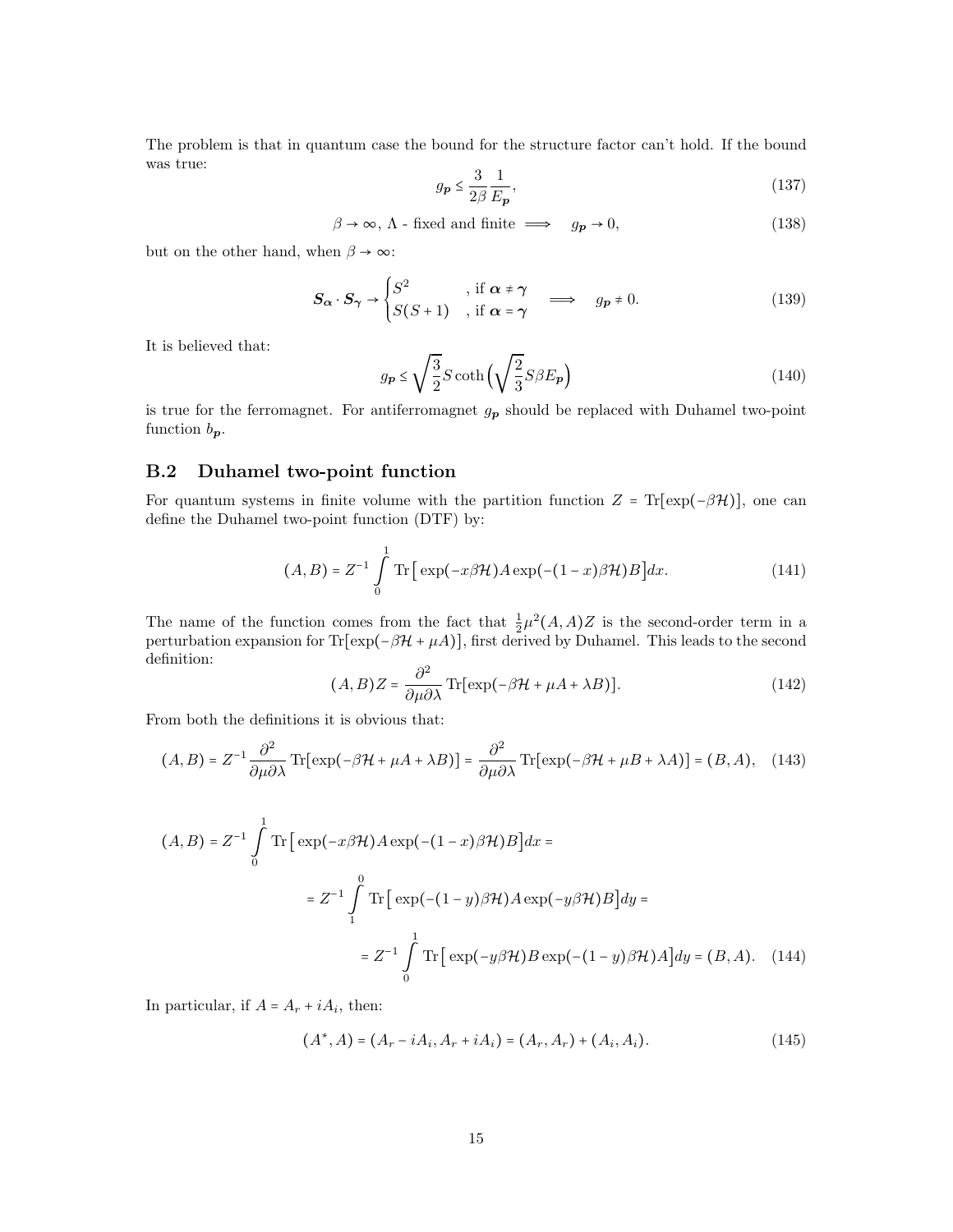If 
$$
\langle B \rangle_{\mu} = [\text{Tr}[\exp(-\beta \mathcal{H} + \mu A)]]^{-1} \text{Tr}[B \exp(-\beta \mathcal{H} + \mu A)], \text{ then:}
$$
  
\n
$$
\frac{\partial \langle B \rangle_{\mu}}{\partial \mu} \Big|_{\mu=0} = \frac{\partial}{\partial \mu} \Bigg[ \frac{\text{Tr}[B \exp(-\beta \mathcal{H} + \mu A)]}{\text{Tr}[\exp(-\beta \mathcal{H} + \mu A)]} \Bigg] =
$$
\n
$$
= \frac{\text{Tr}[AB \exp(-\beta \mathcal{H} + \mu A)]}{\text{Tr}[\exp(-\beta \mathcal{H} + \mu A)]} - \frac{\text{Tr}[A \exp(-\beta \mathcal{H} + \mu A)] \text{Tr}[B \exp(-\beta \mathcal{H} + \mu A)]}{(\text{Tr}[\exp(-\beta \mathcal{H} + \mu A)])^2} =
$$
\n
$$
= \frac{\text{Tr}[AB \exp(-\beta \mathcal{H} + \mu A)]}{\text{Tr}[\exp(-\beta \mathcal{H} + \mu A)]} - \langle A \rangle \langle B \rangle = (A, B) - \langle A \rangle \langle B \rangle = (A - \langle A \rangle, B - \langle B \rangle). \quad (146)
$$

For quantum systems DTF substitutes the thermal two-point function:

$$
\langle A, B \rangle = Z^{-1} \operatorname{Tr} [AB \exp(-\beta \mathcal{H})]. \tag{147}
$$

Note: unlike  $(A, B)$ ,  $\langle A, B \rangle$  is not symmetric A and B. If H has a complete set of eigenfunctions  $\varphi_i$  with  $\mathcal{H}\varphi_i = \varepsilon_i\varphi_i$  and  $a_{ij} = (\varphi_i, A\varphi_j)$  and  $b_{ij} =$  $(\varphi_i, B\varphi_j)$ , then:

$$
(A, B) = Z^{-1} \int_{0}^{1} \sum_{i,j} a_{ij} b_{ji} \exp(-x\beta \varepsilon_i) \exp(-(1-x)\beta \varepsilon_j) dx = \sum_{i,j} \frac{a_{ij} b_{ji} (\exp(-\beta \varepsilon_i) - \exp(-\beta \varepsilon_j))}{\beta Z(\varepsilon_j - \varepsilon_i)}.
$$
\n(148)

### B.3 Upper bound for Duhamel two-point function

For each lattice site  $\alpha$  one can choose a copy of  $\mathcal{H}_{\alpha}$  of the same Hilbert space and copies of  $n+1$ basic operators denoted by  $S_{\alpha}^{(1)},...,S_{\alpha}^{(n)},\tilde{A}_{\alpha}$ . The basic Hamiltonian in  $\Lambda$  is:

$$
\mathcal{H} = \sum_{\alpha \in \Lambda} \left( \tilde{A}_{\alpha} - \sum_{m=1}^{\nu} \sum_{j=1}^{n} S_{\alpha}^{(j)} S_{\alpha + \delta_m}^{(j)} \right) = \sum_{\alpha \in \Lambda} \left( A_{\alpha} + \frac{1}{2} \sum_{m=1}^{\nu} \left( S_{\alpha} - S_{\alpha + \delta_m} \right)^2 \right),\tag{149}
$$

where  $A_{\alpha} = \tilde{A}_{\alpha} - \nu S_{\alpha}^2$ . The Fourier transformed operator  $\hat{S}_{p}$  was defined previously by (114) and:

$$
b_{\mathbf{p}}^{(j)} = (\hat{S}_{\mathbf{p}}^{(j)}, \hat{S}_{-\mathbf{p}}^{(j)})
$$
\n(150)

is the Duhamel two-point function.

Theorem 1 For Hamiltonians of the form (149) in boxes  $\Lambda$  of sides  $L_1 \times ... \times L_{\nu}$  with each an  $L_j$ even integer and such that Theorem 2 holds:

$$
b_{\mathbf{p}}^{(j)} \le \frac{1}{2\beta E_{\mathbf{p}}},\tag{151}
$$

where  $E_p$  is given by (119).

Theorem  $2$  Let  $H$  be a Hamiltonian of the form  $(149)$  in which all the matrices are real. Let  $\overline{\{h_i(\alpha): \alpha \in \Lambda, i = 1, ..., \nu\}}$  be  $\nu|\Lambda|$  vectors in  $\mathbb{R}^n$ . Let  $\partial_j h_i \equiv h_i(\alpha + \delta_j) - h_i(\alpha)$  and  $\sigma(h) =$  $\sum_{\alpha} h(\alpha) \cdot S_{\alpha}$ . Let  $\Lambda$  be  $L_1, ..., L_{\nu}$  with each  $L_i$  even. Then:

$$
\frac{\text{Tr}\left[\exp\left(-\beta \mathcal{H} + \sigma\left(\sum_{i} \partial_{i} \mathbf{h}_{i}\right)\right)\right]}{\text{Tr}\left[\exp\left(-\beta \mathcal{H}\right)\right]} \le \exp\left(\frac{\|\mathbf{h}\|^{2}}{2\beta}\right),\tag{152}
$$

where  $\|\boldsymbol{h}\|^2 = \sum_{i,\boldsymbol{\alpha}} |\boldsymbol{h}_i(\boldsymbol{\alpha})|^2$ .  $\Box$  (of Theorem 1, given Theorem 2)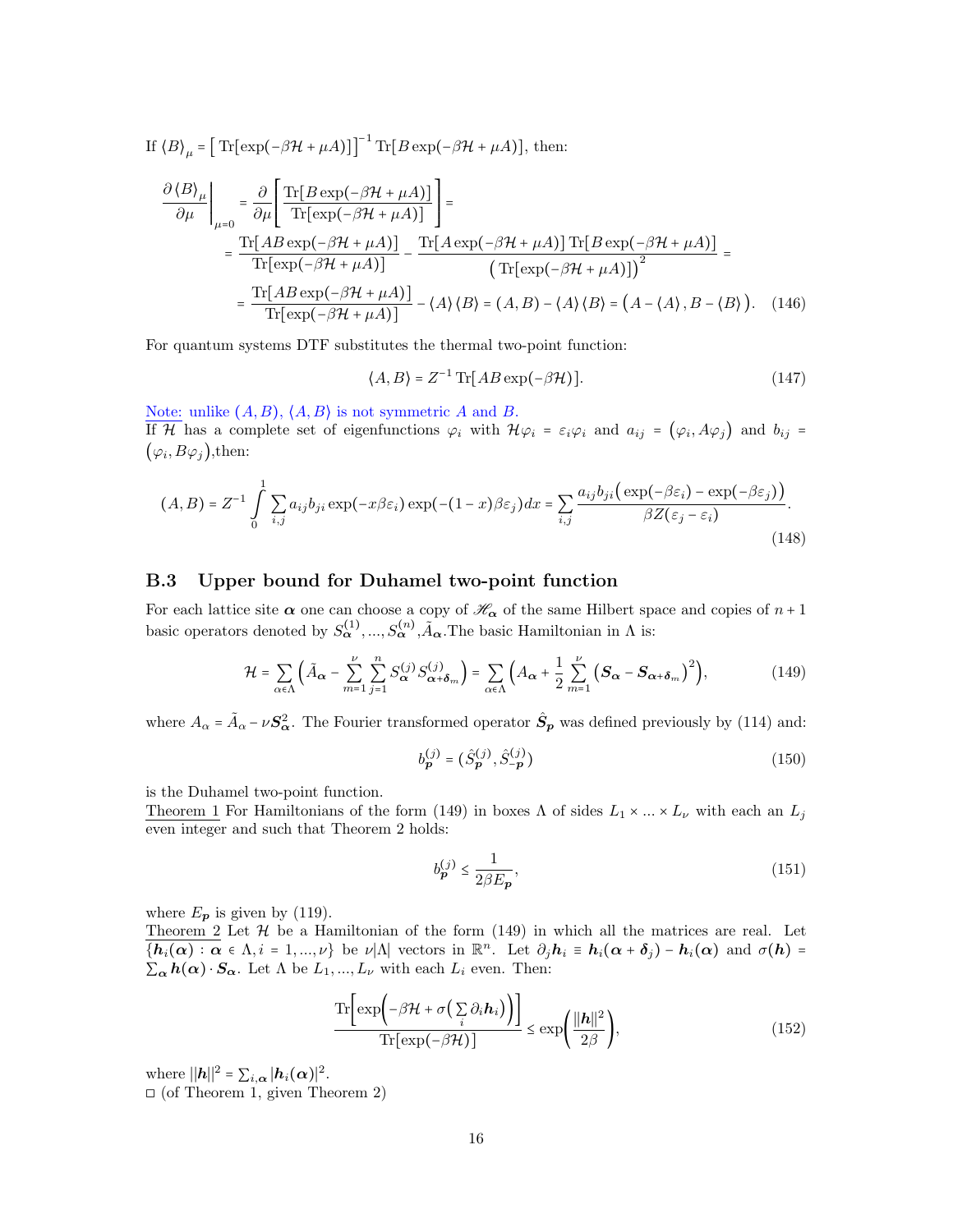From (152) by substituting  $h_i \to \lambda h_i$ , subtracting 1 from both sides, dividing by  $\lambda^2$  and taking limit  $\lambda \to 0$ :  $\sqrt{1}$  $\mathbf{r}$   $\mathbf{r}$ 

$$
\frac{\text{Tr}\left[\exp\left(-\beta \mathcal{H} + \sigma\left(\sum_{i} \partial_{i} \lambda \mathbf{h}_{i}\right)\right)\right]}{\text{Tr}\left[\exp\left(-\beta \mathcal{H}\right)\right]} - 1 \le \exp\left(\frac{\|\lambda \mathbf{h}\|^{2}}{2\beta}\right) - 1, \tag{153}
$$

$$
\lim_{\lambda \to 0} \left( \frac{\text{Tr}\left[\exp\left(-\beta \mathcal{H} + \sigma\left(\sum_{i} \partial_{i} \lambda \mathbf{h}_{i}\right)\right)\right] - \text{Tr}\left[\exp\left(-\beta \mathcal{H}\right)\right]}{\lambda^{2} \text{Tr}\left[\exp\left(-\beta \mathcal{H}\right)\right]}\right) \leq \lim_{\lambda \to 0} \left( \frac{1}{\lambda^{2}} \exp\left(\frac{\lambda^{2} ||\mathbf{h}||^{2}}{2\beta}\right) - \frac{1}{\lambda^{2}}\right).
$$
(154)

For the r.h.s. of (154):

$$
\lim_{\lambda \to 0} \left( \frac{1}{\lambda^2} \exp\left( \frac{\lambda^2 ||\boldsymbol{h}||^2}{2\beta} \right) - \frac{1}{\lambda^2} \right) = \lim_{\lambda \to 0} \frac{||\boldsymbol{h}||^2}{2\beta} \int_0^1 \exp\left( \frac{\lambda^2 ||\boldsymbol{h}||^2}{2\beta} \right) dx = \frac{||\boldsymbol{h}||^2}{2\beta}.
$$
 (155)

For the l.h.s of (154), using the notation  $A = \sigma(\sum_i \partial_i \mathbf{h}_i)$ :

$$
\lim_{\lambda \to 0} \left( \frac{\text{Tr}\left[\exp\left(-\beta \mathcal{H} + \sigma\left(\sum_{i} \partial_{i} \lambda \mathbf{h}_{i}\right)\right)\right] - \text{Tr}\left[\exp\left(-\beta \mathcal{H}\right)\right]}{\lambda^{2} \text{Tr}\left[\exp\left(-\beta \mathcal{H}\right)\right]} \right) =
$$
\n
$$
= \lim_{\lambda \to 0} \left( \frac{1}{\lambda^{2}} \left[ Z^{-1} \text{Tr}\left[\exp\left(-\beta \mathcal{H} + \lambda A\right)\right] - 1 \right] \right) = \lim_{\lambda \to 0} \left( \frac{1}{Z\lambda^{2}} \left[ \text{Tr}\left[\exp\left(-\beta \mathcal{H} + \lambda A\right)\right] - \text{Tr}\left[\exp\left(-\beta \mathcal{H}\right)\right] \right] \right) =
$$
\n
$$
= \lim_{\lambda \to 0} \left( \frac{1}{Z\lambda^{2}} \left[ \text{Tr}\left[\exp\left(-\beta \mathcal{H}\right)\right] + \frac{\lambda^{2}}{2} (A, A) Z - \text{Tr}\left[\exp\left(-\beta \mathcal{H}\right)\right] \right] \right) = (A, A)/2. \quad (156)
$$

Finally, one obtains the following inequality:

$$
\left( \left( \sigma \left( \sum_{i} \partial_{i} \mathbf{h}_{i} \right) \right)^{*}, \sigma \left( \sum_{i} \partial_{i} \mathbf{h}_{i} \right) \right) \leq \beta^{-1} \sum_{i, \alpha} \left| \mathbf{h}_{i}(\alpha) \right|^{2}.
$$
\n(157)

Note: for complex-valued  $h$  it also works due to (145). One can fix  $p \neq 0$  and  $j \in \{1, ..., n\}$  and choose:

$$
[\boldsymbol{h}_i(\boldsymbol{\alpha})]_k = \delta_{j,k} |\Lambda|^{-1/2} \big( \exp(i\boldsymbol{p} \cdot (\boldsymbol{\alpha} - \boldsymbol{\delta}_i)) - \exp(i\boldsymbol{p} \cdot \boldsymbol{\alpha}) \big). \tag{158}
$$

Then:

$$
\sum_{i,\alpha} |\mathbf{h}_i(\alpha)|^2 = \sum_{i,\alpha,k} \delta_{j,k} |\Lambda|^{-1} \Big( \exp(i\mathbf{p} \cdot (\alpha - \delta_i)) - \exp(i\mathbf{p} \cdot \alpha) \Big)^2 =
$$
  
= 
$$
\sum_{i,\alpha} |\Lambda|^{-1} \exp(2i\mathbf{p} \cdot \alpha) \Big( \exp(-i\mathbf{p} \cdot \delta_i) - 1) \Big)^2 = \sum_i \Big( \exp(-i\mathbf{p} \cdot \delta_i) - 1 \Big)^2 \cdot \sum_{\alpha} |\Lambda|^{-1} \exp(2i\mathbf{p} \cdot \alpha) = 2E_{\mathbf{p}},
$$
 (159)

while:

$$
\left[\sum_{i} \partial_{i} \mathbf{h}_{i}(\boldsymbol{\alpha})\right]_{k} = \delta_{j,k} |\Lambda|^{-1/2} \sum_{i} \left( \exp(i\mathbf{p} \cdot \boldsymbol{\alpha}) - \exp(i\mathbf{p} \cdot (\boldsymbol{\alpha} + \boldsymbol{\delta}_{i})) - \exp(i\mathbf{p} \cdot (\boldsymbol{\alpha} - \boldsymbol{\delta}_{i})) + \exp(i\mathbf{p} \cdot \boldsymbol{\alpha}) \right) =
$$
  
=  $2\delta_{j,k} |\Lambda|^{-1/2} \exp(i\mathbf{p} \cdot \boldsymbol{\alpha}) \sum_{|\boldsymbol{\delta}|=1} \left(1 - \exp(i\mathbf{p} \cdot \boldsymbol{\delta})\right) = \delta_{j,k} |\Lambda|^{-1/2} (2E_{\mathbf{p}}) \exp(i\mathbf{p} \cdot \boldsymbol{\alpha}).$  (160)

Finally, (157) becomes:

$$
4E_{\mathbf{p}}^{2}\left(\sigma_{\mathbf{p}}^{(j)}, \sigma_{-\mathbf{p}}^{(j)}\right) \leq (2E_{\mathbf{p}})\beta^{-1}.
$$
\n(161)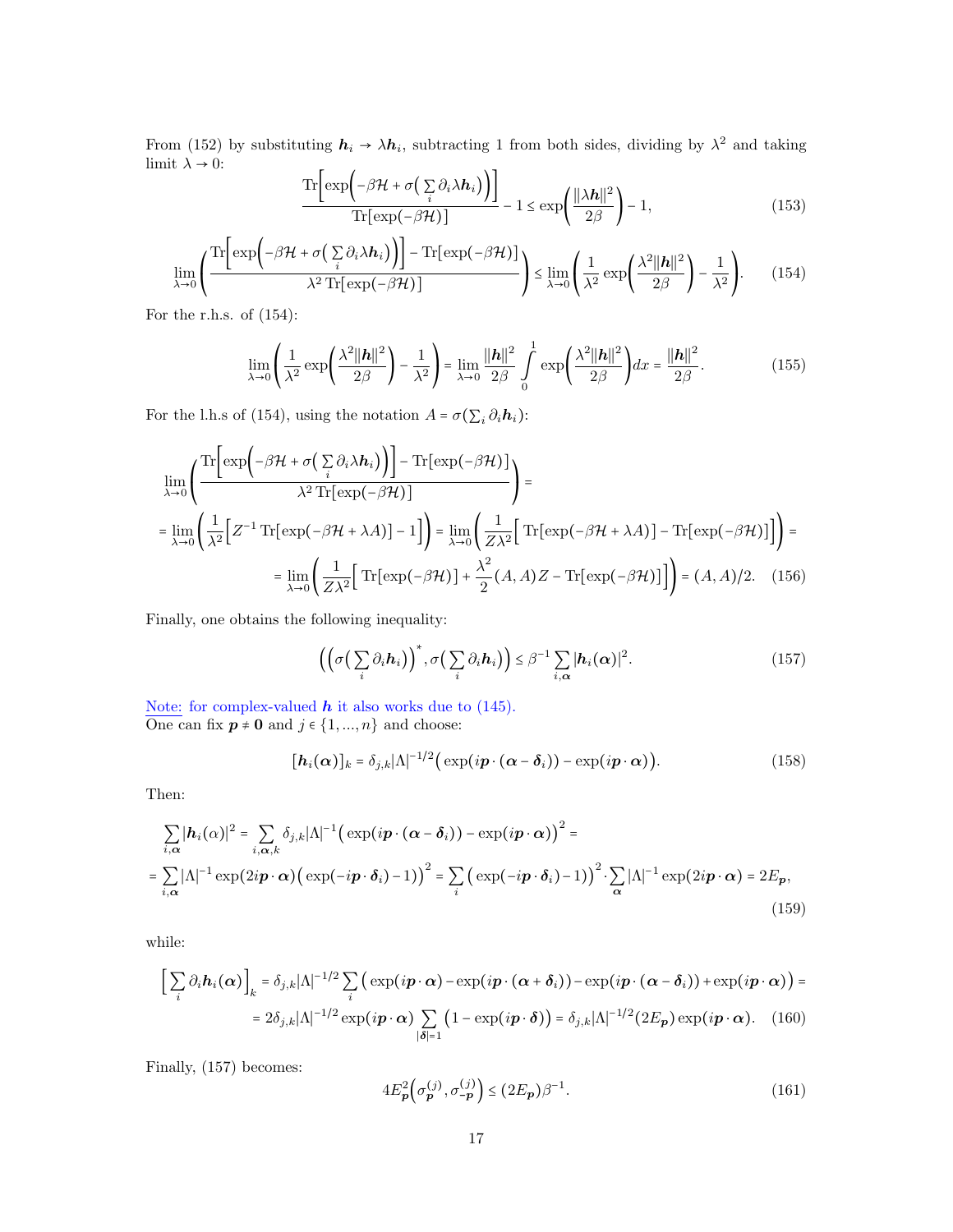Lemma Let  $\mathcal{H}_1$  be a finite dimensional vector space and let  $\mathcal{H} = \mathcal{H}_1 \otimes \mathcal{H}_1$ . If  $A, B, ...$  are operators on  $\mathcal{H}_1$ , one can use the symbols  $A, B, \ldots$  for the operators  $A \otimes 1, B \otimes 1, \ldots$  and the symbols  $\tilde{A}, \tilde{B}, \ldots$  for  $1 \otimes A, 1 \otimes B, \dots$  Then for any self-adjoint operators  $A, B, C_1, \dots, C_l$  with real matrix representations and real numbers  $h_1, ..., h_l$ :

$$
\left(\operatorname{Tr}\left[\exp\left(A+\tilde{B}-\sum_{i=1}^{l}\left(C_{i}-\tilde{C}_{i}-h_{i}\right)^{2}\right)\right]\right)^{2} \leq
$$
\n
$$
\leq \operatorname{Tr}\left[\exp\left(A+\tilde{A}-\sum_{i=1}^{l}\left(C_{i}-\tilde{C}_{i}\right)^{2}\right)\right]\operatorname{Tr}\left[\exp\left(B+\tilde{B}-\sum_{i=1}^{l}\left(C_{i}-\tilde{C}_{i}\right)^{2}\right)\right].\tag{162}
$$

 $\square$  <br> If one uses the notation:

$$
\alpha = \text{Tr}\bigg[\exp\bigg(A + \tilde{B} - \sum_{i=1}^{l} \left(C_i - \tilde{C}_i - h_i\right)^2\bigg)\bigg],\tag{163}
$$

then, using the Trotter product formula:

$$
\alpha = \lim_{n \to \infty} \alpha_n,\tag{164}
$$

∎

where:

$$
\alpha_n = \text{Tr}\bigg[\bigg\{\exp(A/n)\exp(\tilde{B}/n)\exp\bigg(-\big(C_1-\tilde{C}_1-h_1)^2/n\big)\bigg].\bigg]^n\bigg].\tag{165}
$$

Using the operator identity:

$$
\exp(-D^2) = (4\pi)^{-1/2} \int \exp(ikD) \exp(-k^2/4) dk, \qquad (166)
$$

one may obtain:

$$
\alpha_n = (4\pi)^{-nl/2} \int \text{Tr} \left[ \exp(A/n) \exp(\tilde{B}/n) \exp(ik_1(C_1 - \tilde{C}_1)/\sqrt{n} + \ldots) \right] \cdot \exp(-k^2/4) \exp(-ik_1h_1/\sqrt{n} - \ldots) d^{nl}k. \quad (167)
$$

Operators can be thought of as matrices, which are real due to the initial assumption. Then:

$$
\text{Tr}\left[\exp(A/n)\exp(\tilde{B}/n)\exp(ik_1(C_1-\tilde{C}_1)/\sqrt{n}+...)\right] =
$$
  
= 
$$
\text{Tr}\left[\exp(A/n)\exp(ik_1C_1/\sqrt{n}+...)\right]\left(\text{Tr}\left[\exp(B/n)\exp(ik_1C_1/\sqrt{n}+...)\right]\right)^*.
$$
 (168)

Note: the reality of matrices is used to take the complex conjugate without reversing the order of the factors, also the fact that for any of the two operators D and F,  $\tilde{D}$  and F commute, used here. Using the Cauchy-Schwarz inequality on  $d^{nl}k$  integration and (168) with  $A = B$  one obtains:

$$
|\alpha_n|^2 = \alpha_n^* \alpha_n = (4\pi)^{-n l/2} \int d^{n l} \mathbf{k} \, \text{Tr} \big[ \exp(A/n) \exp(\tilde{B}/n) \exp(-ik_1(C_1 - \tilde{C}_1)/\sqrt{n} - \dots) \big] \cdot \exp(-\mathbf{k}^2/4) \exp(ik_1 h_1/\sqrt{n} + \dots) \times (4\pi)^{-n l/2} \int d^{n l} \mathbf{k} \cdot \text{Tr} \big[ \exp(A/n) \exp(\tilde{B}/n) \exp(ik_1(C_1 - \tilde{C}_1)/\sqrt{n} + \dots) \big] \exp(-\mathbf{k}^2/4) \exp(-ik_1 h_1/\sqrt{n} - \dots) =
$$
  
\n
$$
= (A, B) \le (A, A) \cdot (B, B) =
$$
  
\n
$$
= \big[ (4\pi)^{-n l/2} \int d^{n l} \mathbf{k} \, \text{Tr} \big[ \exp(A/n) \exp(\tilde{A}/n) \exp(ik_1(C_1 - \tilde{C}_1)/\sqrt{n} + \dots) \big] \exp(-\mathbf{k}^2/4) \big] \times
$$
  
\n
$$
\times \big[ (4\pi)^{-n l/2} \int d^{n l} \mathbf{k} \cdot \text{Tr} \big[ \exp(B/n) \exp(\tilde{B}/n) \exp(ik_1(C_1 - \tilde{C}_1)/\sqrt{n} - \dots) \big] \exp(-\mathbf{k}^2/4) \big]. \quad (169)
$$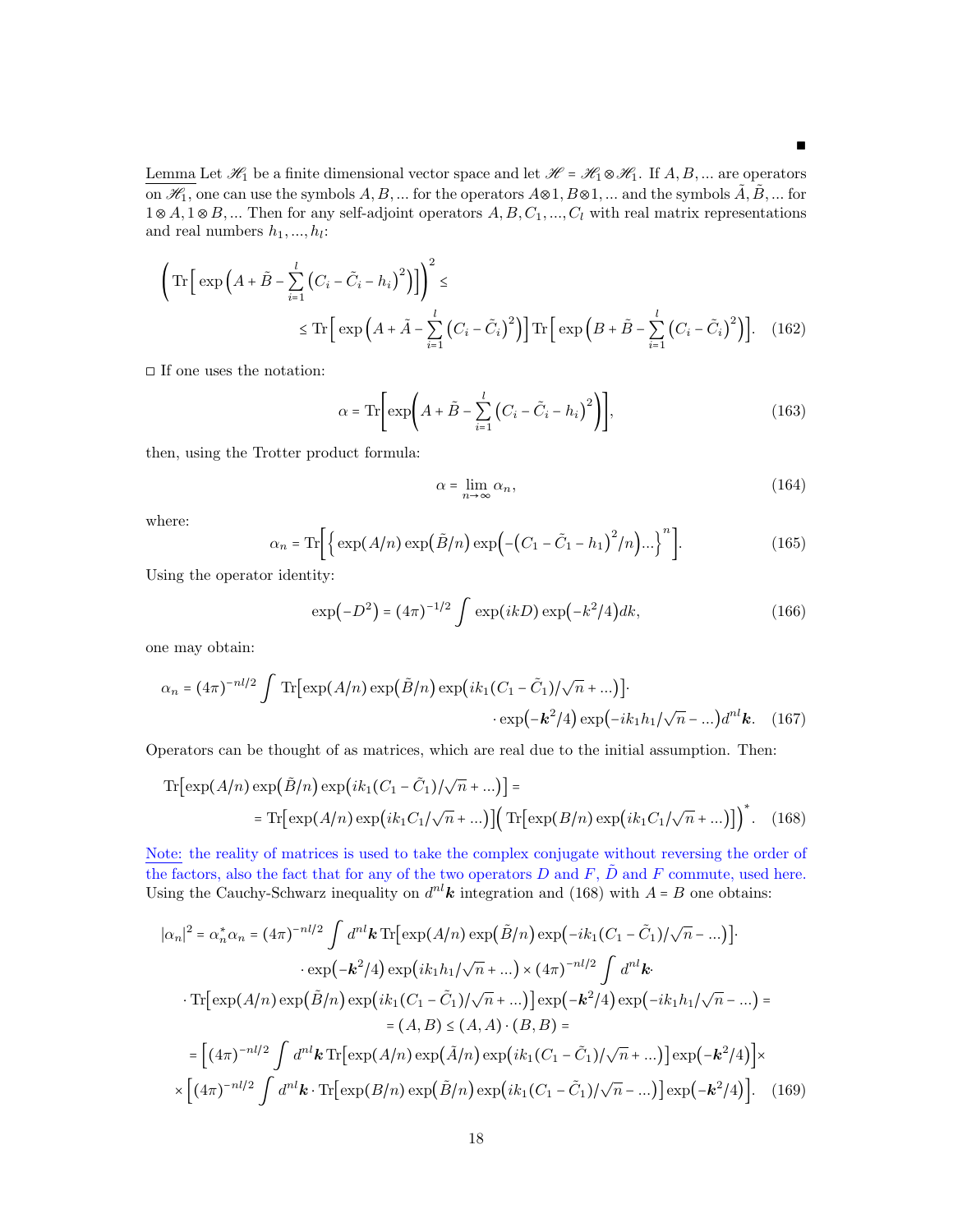$\Box$  (of Theorem 2) One can define:

$$
Z(\lbrace \mathbf{h}_i(\boldsymbol{\alpha}) \rbrace) = \text{Tr}\bigg[\exp\bigg(-\sum_{\boldsymbol{\alpha} \in \Lambda} \Big\{\beta A_{\boldsymbol{\alpha}} + \frac{\beta}{2} \sum_{m=1}^{\nu} \Big[ \mathbf{S}_{\boldsymbol{\alpha}} - \mathbf{S}_{\boldsymbol{\alpha} + \boldsymbol{\delta}_m} + \beta^{-1} \mathbf{h}_m(\boldsymbol{\alpha}) \Big]^2 \Big\} \bigg)\bigg],\tag{170}
$$

then:

$$
Z(\lbrace \mathbf{h}_i(\boldsymbol{\alpha}) \rbrace) = \text{Tr}\bigg[\exp\bigg(-\beta \mathcal{H} + \sigma\big(\sum_i \partial_i \mathbf{h}_i\big) - \frac{1}{2\beta} \sum_{\boldsymbol{\alpha} \in \Lambda} \sum_{m=1}^{\nu} \big(\mathbf{h}_m(\boldsymbol{\alpha})\big)^2\bigg)\bigg],\tag{171}
$$

$$
Z(\{0\}) = \text{Tr}[\exp(-\beta \mathcal{H})]. \tag{172}
$$

In these notations (152) is equivalent to:

$$
Z(\lbrace h_i(\alpha)\rbrace) \leq Z(\lbrace 0\rbrace),\tag{173}
$$

for all real  $\{h_i(\alpha)\}\$ . Since Z is continuous in all the h's and goes to zero if any  $h_i(\alpha) \to \infty$ , it takes its maximum value  $Z_0$  at some set of h's, one can denote as  $\{\bar{h}_i(\alpha)\}\$ . If this maximum value is taken at more than one point, one can choose the set of  $h$ 's with the largest number of  $h$ 's equal to zero.

One must now show that  $\bar{h}_i(\alpha)$  for all  $\alpha, i$ . If this is not true, by relabeling the following set is obtained:

$$
\bar{\boldsymbol{h}}_i(\boldsymbol{\alpha}) \neq \mathbf{0} \quad \text{for} \quad i = 1 \quad \text{and} \quad \boldsymbol{\alpha} = (L-1, 0, ..., 0). \tag{174}
$$

Let  $\mathscr{H}_1$  be the tensor product of all the  $\mathscr{H}_{\gamma}$ , such that  $\gamma = (\gamma_1, ..., \gamma_\nu)$  with  $0 \le \gamma_1 \le \frac{1}{2}L_1 - 1$  and  $\gamma_2, ..., \gamma_\nu$  arbitrary. Then  $\mathscr{H}_\Lambda = \mathscr{H}_1 \otimes \mathscr{H}_1$  in such a way that  $\tilde{S}_\gamma = S_\gamma$ , where  $\tilde{\gamma}_2 = \gamma_2, ..., \tilde{\gamma}_\nu = \gamma_\nu$ and  $\tilde{\gamma}_1 = L_1 - 1 - \gamma_1$ . Using this representation:

$$
Z(\lbrace h_i(\alpha)\rbrace) = \text{Tr}\bigg[\exp\bigg(D + \tilde{D} - \sum_{i=1}^l (C_i - \tilde{C}_i - y_i)^2\bigg)\bigg],\tag{175}
$$

where D is all "interactions" between  $\mathscr{H}_1$  spins,  $C_i$  - between spins at sites  $(0, \gamma_2, ..., \gamma_\nu)$  and  $(\frac{1}{2}L_1-2,\gamma_2,\ldots,\gamma_\nu)$ , y's corresponding to the h's to the factor of  $\beta$ . Using Lemma one concludes that:

$$
[Z({hi(\alpha)})^2] \leq Z({hi(1)(\alpha)})Z({hi(2)(\alpha)}), \qquad (176)
$$

where  $\{h_i^{(1)}(\alpha)\}\$  (or  $\{h_i^{(2)}(\alpha)\}\$ ) is a set of  $\{h_i(\alpha)\}\$  invariant under  $\gamma \to \tilde{\gamma}$  reflection and equal to the  $\{\bar{h}_i(\alpha)\}$  on the  $\mathcal{H}_1$  (or  $\tilde{\mathcal{H}}_1$ ) and zero on the bonds between  $\mathcal{H}_1$  and  $\tilde{\mathcal{H}}_1$ .

Note: basically, what one does here is the separation of the real lattice in two parts and calculation of an upper bound (176) for the total value of Z function. One only needs  $\{h_i(\alpha)\}\$ invariant under  $\gamma \rightarrow \tilde{\gamma}$  reflection, because other terms will cancel out.

Now, on the one hand, either  $\{\bm h_i^{(1)}(\bm\alpha)\}$  or  $\{\bm h_i^{(2)}(\bm\alpha)\}$  must contain strictly more zero elements than  ${\{\bar{\bm{h}}_i(\bm{\alpha})\}}$  (due to the definition). On the other hand, since  $Z({\{\bar{\bm{h}}_i(\bm{\alpha})\}}) = Z_0$  and  $Z({\{\bm{h}_i(\bm{\alpha})\}}) \le Z_0$ , by inserting  $\{\boldsymbol{h}_i(\boldsymbol{\alpha})\} = \{\boldsymbol{\bar{h}}_i(\boldsymbol{\alpha})\}$  into (176), one obtains:

$$
Z_0^2 \le Z(\{h_i^{(1)}(\alpha)\})Z(\{h_i^{(2)}(\alpha)\}).
$$
\n(177)

So, set  $\{\boldsymbol{h}_i^{(1)}(\boldsymbol{\alpha})\} + \{\boldsymbol{h}_i^{(2)}(\boldsymbol{\alpha})\}$  has more zero elements than  $\{\bar{\boldsymbol{h}}_i(\boldsymbol{\alpha})\}$  and defines maximum. This contradicts with the definition of  $\{\bar{h}_i(\alpha)\}.$ 

∎

∎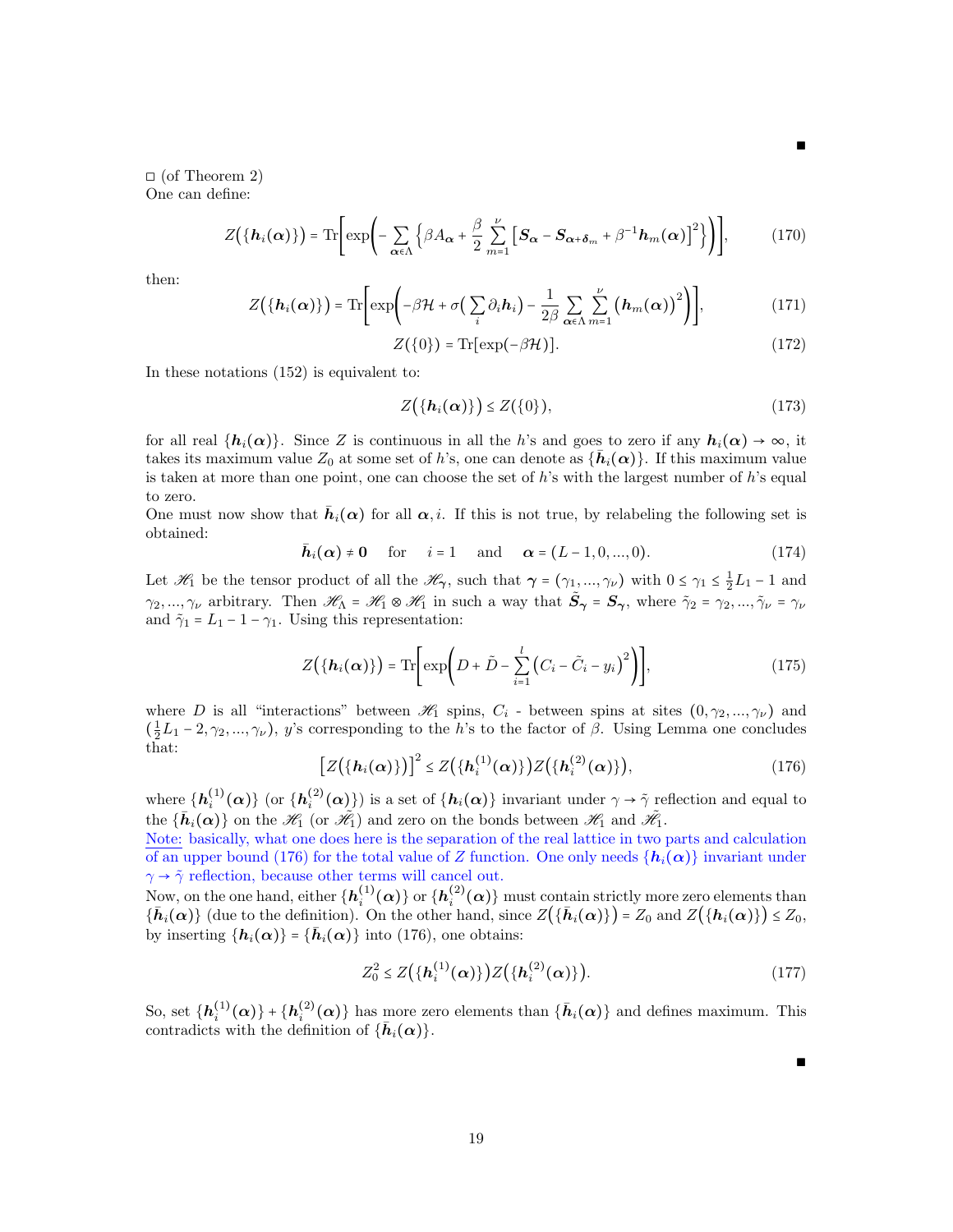## C Zero temperature derivations

One can directly use the zero-temperature inequality (12) to obtain the (86). In order to do that one needs to rewrite the anticommutation relation  $\{a^{\dagger}, a\}$  in a way done in [7]:

$$
\left\langle \{a^{\dagger},a\}\right\rangle = \sum_{n} \left(\langle 0|a|n\rangle\langle n|a^{\dagger}|0\rangle + \langle 0|a^{\dagger}|n\rangle\langle n|a|0\rangle\right) \le
$$
  

$$
\leq \sum_{n} \sqrt{\varepsilon_{n}} \sqrt{\varepsilon_{n}^{-1}} \left|\langle 0|a|n\rangle\langle n|a^{\dagger}|0\rangle + \langle 0|a^{\dagger}|n\rangle\langle n|a|0\rangle\right| =
$$
  

$$
= \sum_{n} \sqrt{\varepsilon_{n}} \sqrt{\varepsilon_{n}^{-1}} \sqrt{\langle 0|a|n\rangle\langle n|a^{\dagger}|0\rangle + \langle 0|a^{\dagger}|n\rangle\langle n|a|0\rangle}^{2}.
$$
 (178)

Here and further in this section the expectation value should be taken considering only the ground state of the system. After implying the Cauchy-Schwarz inequality for summation:

$$
\sum_{n} \sqrt{\varepsilon_{n}} \sqrt{\varepsilon_{n}^{-1}} \sqrt{\langle 0 | a | n \rangle \langle n | a^{\dagger} | 0 \rangle + \langle 0 | a^{\dagger} | n \rangle \langle n | a | 0 \rangle}^{2} \le
$$
\n
$$
\leq \sqrt{\sum_{n} \varepsilon_{n} \Big( \langle 0 | a | n \rangle \langle n | a^{\dagger} | 0 \rangle + \langle 0 | a^{\dagger} | n \rangle \langle n | a | 0 \rangle \Big)} \sqrt{\sum_{n} \varepsilon_{n}^{-1} \Big( \langle 0 | a | n \rangle \langle n | a^{\dagger} | 0 \rangle + \langle 0 | a^{\dagger} | n \rangle \langle n | a | 0 \rangle \Big)}.
$$
\n(179)

The value under first square root is the expectation value of double commutator:

$$
\left\{ \left[ \left[ a^{\dagger}, \mathcal{H} \right], a \right] \right\} = \left\{ a^{\dagger} \mathcal{H} a - \mathcal{H} a^{\dagger} a - a a^{\dagger} \mathcal{H} + a \mathcal{H} a^{\dagger} \right\} = \left\{ 0 \right| a^{\dagger} \mathcal{H} a + a \mathcal{H} a^{\dagger} \left| 0 \right\rangle =
$$
  

$$
= \sum_{n} \varepsilon_{n} \left( \left\langle 0 \right| a \left| n \right\rangle \left\langle n \right| a^{\dagger} \left| 0 \right\rangle + \left\langle 0 \right| a^{\dagger} \left| n \right\rangle \left\langle n \right| a \left| 0 \right\rangle \right).
$$
 (180)

While the second expectation value is a second order perturbation term in the expansion:

$$
\sum_{n} \varepsilon_{n}^{-1} \Big( \langle 0 | a | n \rangle \langle n | a^{\dagger} | 0 \rangle + \langle 0 | a^{\dagger} | n \rangle \langle n | a | 0 \rangle \Big) = \langle 0 | a \frac{\mathbb{I} - | 0 \rangle \langle 0 |}{\mathcal{H}} a^{\dagger} | 0 \rangle + \langle 0 | a^{\dagger} \frac{\mathbb{I} - | 0 \rangle \langle 0 |}{\mathcal{H}} a | 0 \rangle =
$$

$$
= \frac{\partial^{2}}{\partial \lambda \partial \mu} \text{Tr} \Big[ \mathcal{H} + \lambda a + \mu a^{\dagger} \Big]. \quad (181)
$$

The last expression may be rewritten as Bogoliubov inner product (or Duhamel two-point function as referred in this document), for which the bound is proved by the (151). Finally, considering  $Q = (\pi, ..., \pi)$ ,  $a = S_q^y$  and  $b = S_{q+Q}^z$  and using (12) and (178) one can obtain (86).

## References

- [1] Tsutomu Momoi. An Upper Bound for the Spin-Wave Spectrum of the Heisenberg Antiferromagnet. Journal of the Physical Society of Japan, 63:2507, July 1994.
- [2] Sandro Stringari. Spin excitations and sum rules in the heisenberg antiferromagnet. Phys. Rev. B, 49:6710–6717, March 1994.
- [3] Tohru Koma. Maximum Spontaneous Magnetization and Nambu-Goldstone Mode. arXiv e-prints, page arXiv:1712.09018, December 2017.
- [4] Lev Pitaevskii and Sandro Stringari. Uncertainty principle, quantum fluctuations, and broken symmetries. Journal of Low Temperature Physics, 85(5):377–388, December 1991.